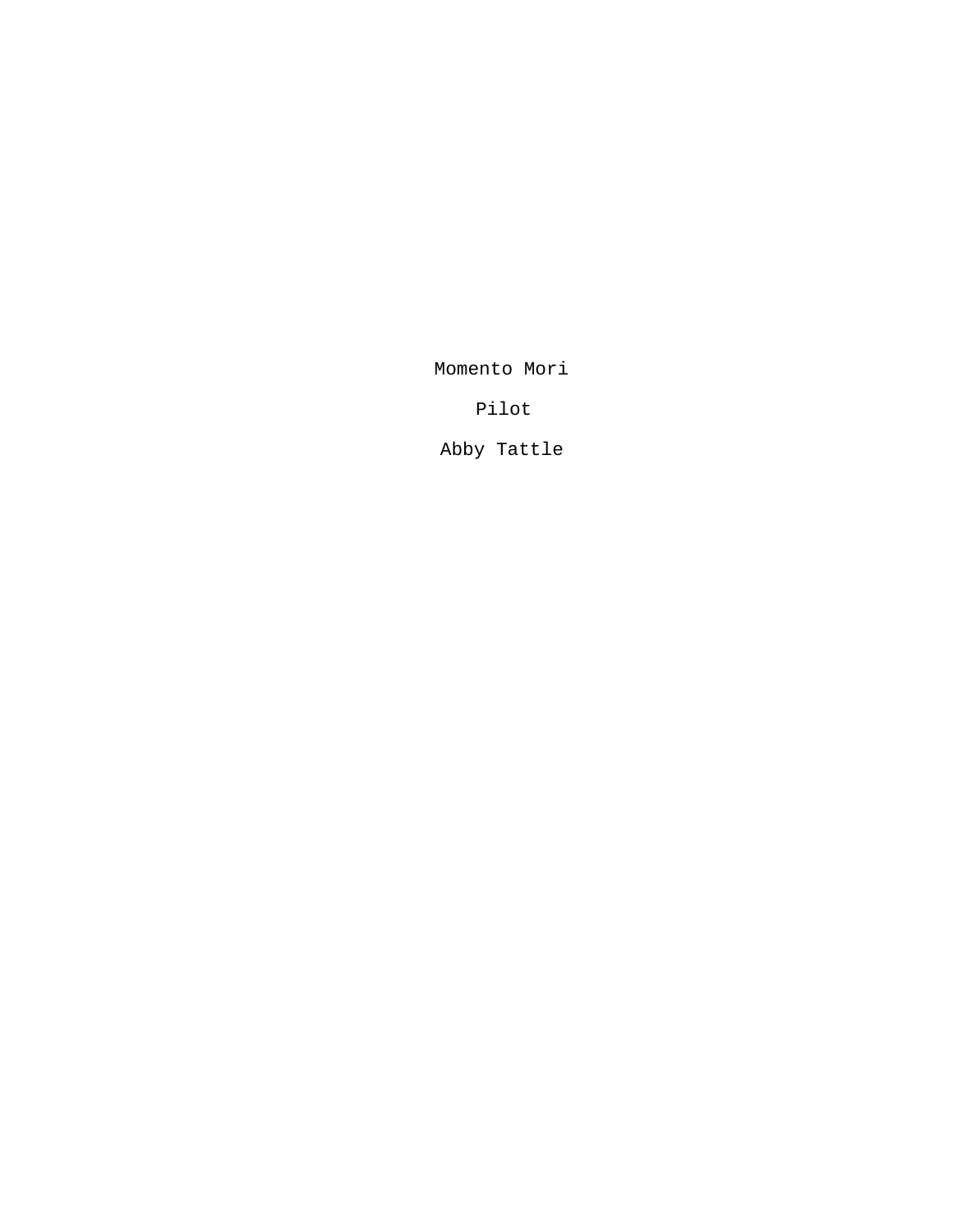INT. DARK ROOM - TIME UNKNOWN

A girl SCREAMS a BLOOD CURDLING scream.

CUT TO:

INT. MORI'S BEDROOM - MORNING

MORI (16, dark hair, dark makeup smudges under both eyes, perpetually pouting) jolts upright. She SLAMS her head against her headboard.

# **MORI**

Ow! Fuckk me.

Somebody YELLS her name from down the hall.

KATHERINE (O.S) MOOOOOORI! (sighs) Christ child! You are going to be late to your own funeral!

KATHERINE (short, Japanese, intimidatingly beautiful) balances a plastic laundry basket on her hip. She passes Mori's doorway and chucks a folded towel off of the top of the bin. She aims right for Mori's head.

> MORI UGH! Trust me. I'm patiently awaiting the day I die. Can't come soon enough!

Katherine shakes her head at the messy state of Mori's room as she continues down the hall toward the laundry room.

> KATHERINE (O.S) Take a shower would you? You're filthy!

Mori angrily tosses the towel to the ground in protest. Katherine pokes her head back through Mori's bedroom door and points a stern, bony finger at her daughter.

> KATHERINE And cut that depression bullshit. I'm leaving with your brother in 10. Otherwise you're walking.

Katherine takes a good look at Mori's scraggly, unwashed hair and stained black, oversized sleep shirt.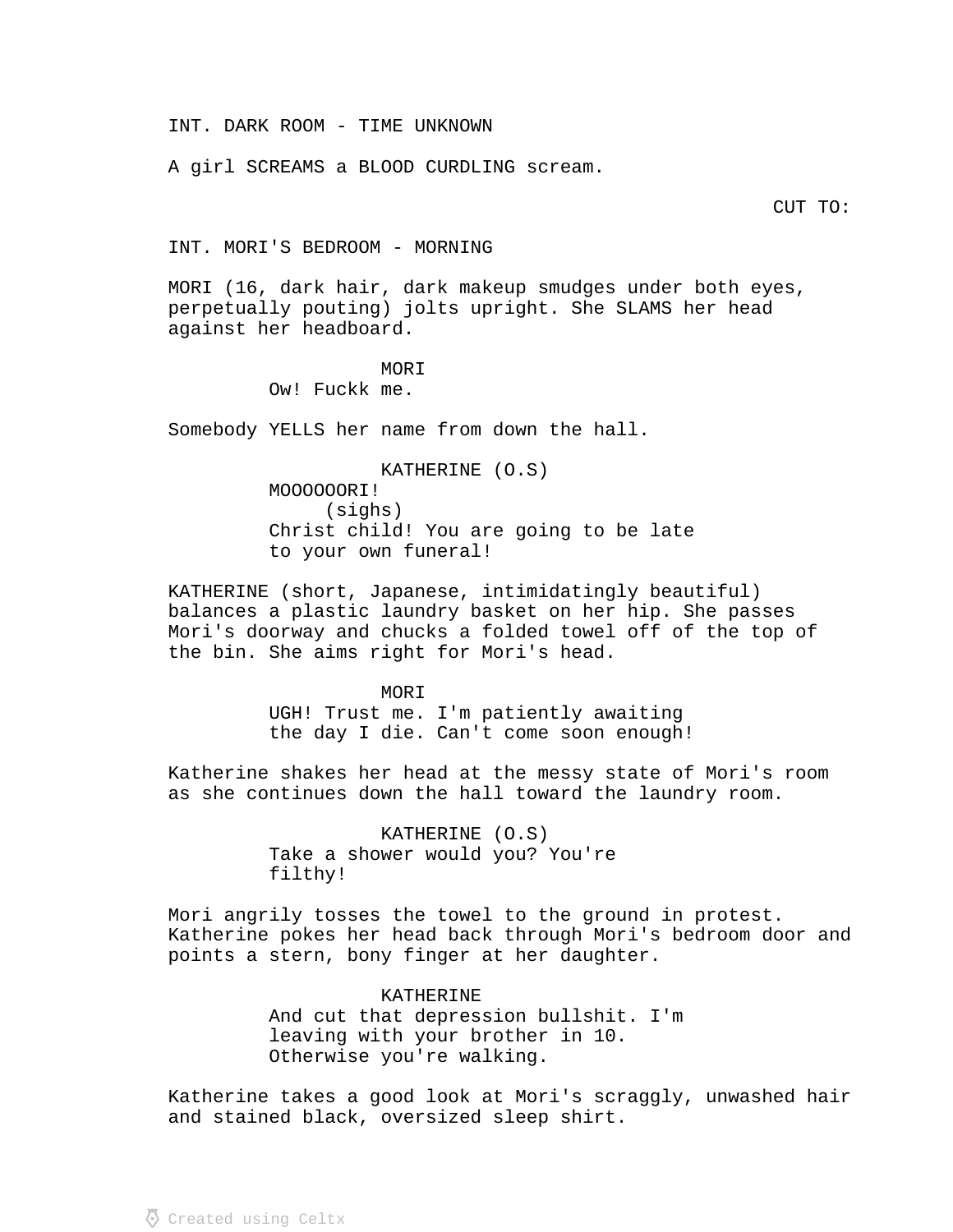# KATHERINE

Please take a shower. I don't associate with the homeless.

Mori groans and flops back down on her bed.

MORI

(grumbling) Yeah no wonder you hate the homeless. Heartless fuckin' bitch.

She begrudgingly gets up and dresses herself in black ripped jeans and a dark grey band hoodie.

CUT TO:

INT. KITCHEN - CONTINUOUS

Mori blunders down the staircase rubbing her tired eyes. She passes her grandma (BABA) who is contently cooking pancakes.

> BABA Mori! You want breakfast? I make pancakes.

Baba happily lifts the spatula out of the bowl and watches the thick batter drip off.

> BABA (CON'T) With bananas!

MORI No thanks Babs. Not hungry.

Mori gives her grandmother a peck on the cheek and SLAMS the front door.

Her brother THOMPSON (7, long wavy hair) shoves the remainder of his blueberry pancakes in his mouth and bounces out the door after his big sister.

Katherine flies down the stairs in nursing scrubs.

KATHERINE Bye Mama! Love you!

EXT. MENDOZA HOME - CONTINUOUS

Mori puts in her headphones and BLASTS her music to full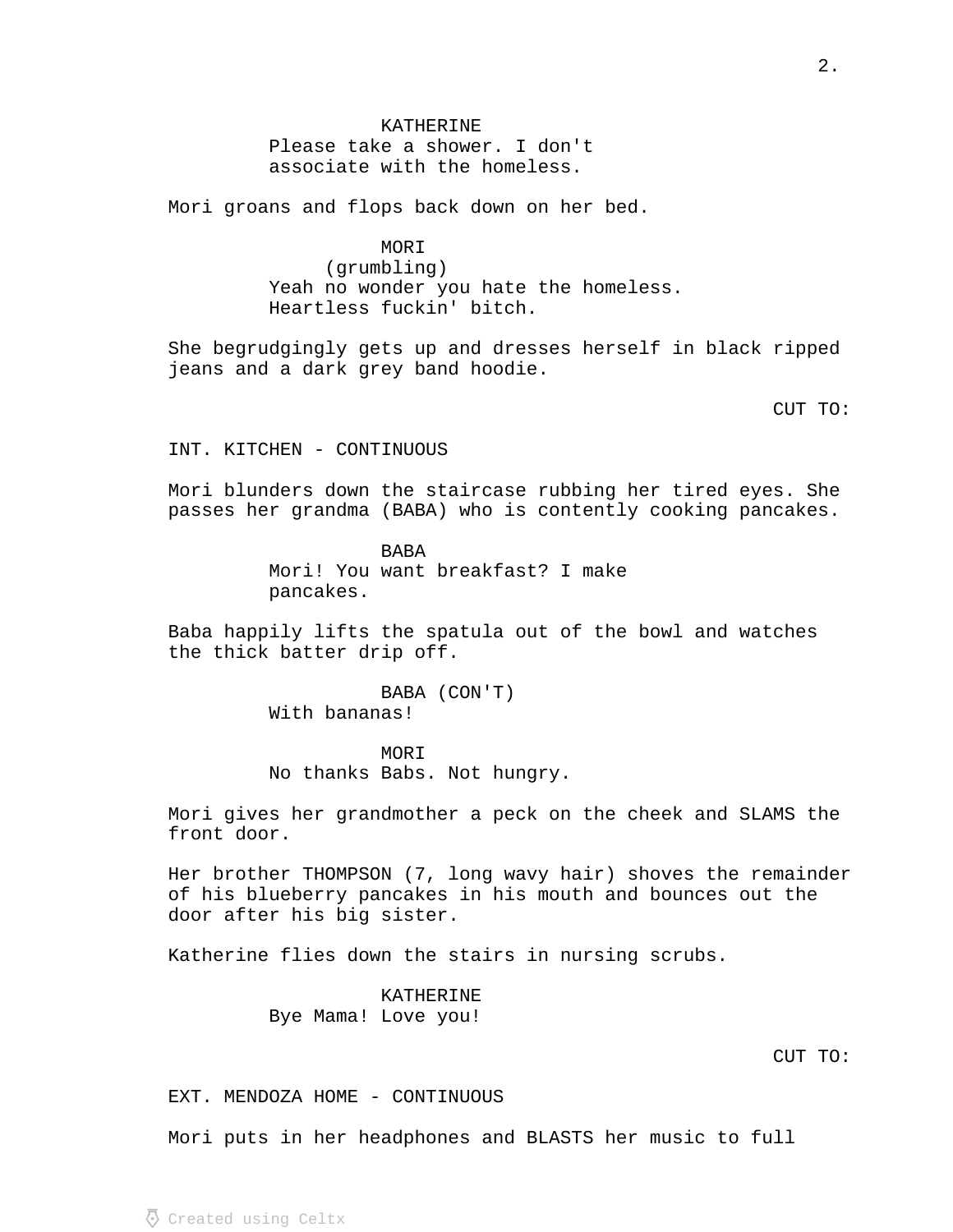volume, drowning out her nagging mother and brother behind her.

Suddenly Katherine steps in front of Mori's path, getting right in her face. Her eyes are ablaze with frustration as she SCREAMS.

Mori cannot hear her words. We hear only the ANGSTY METAL BAND blaring down her ear canals.

Katherine steps into the driver's seat, SLAMMING the door behind her.

Mori pauses her music. She can hear the NATURAL SOUND around her once again.

She SIGHS, annoyed. She takes a deep breath to steel herself and follows her mother into the car.

CUT TO:

INT. CAR - CONTINOUS

## KATHERINE

You are so, incredibly rude child! Do you know that? So disrespectful! These are the few family moments we get to spend together!

MORI How can you possibly consider this "family time"? (grumbling) We're hardly a family.

## KATHERINE

Do not use that tone with me child! And Christ's sake, take those god awful cancer causing ear butts out and turn down your music when I'm talking to you! You're going to go deaf and I swear to God I won't even be sorry--

MORI

Earbuds! Not butts.

## THOMPSON

You know, earbuds don't actually cause cancer Mom. I was reading online tha--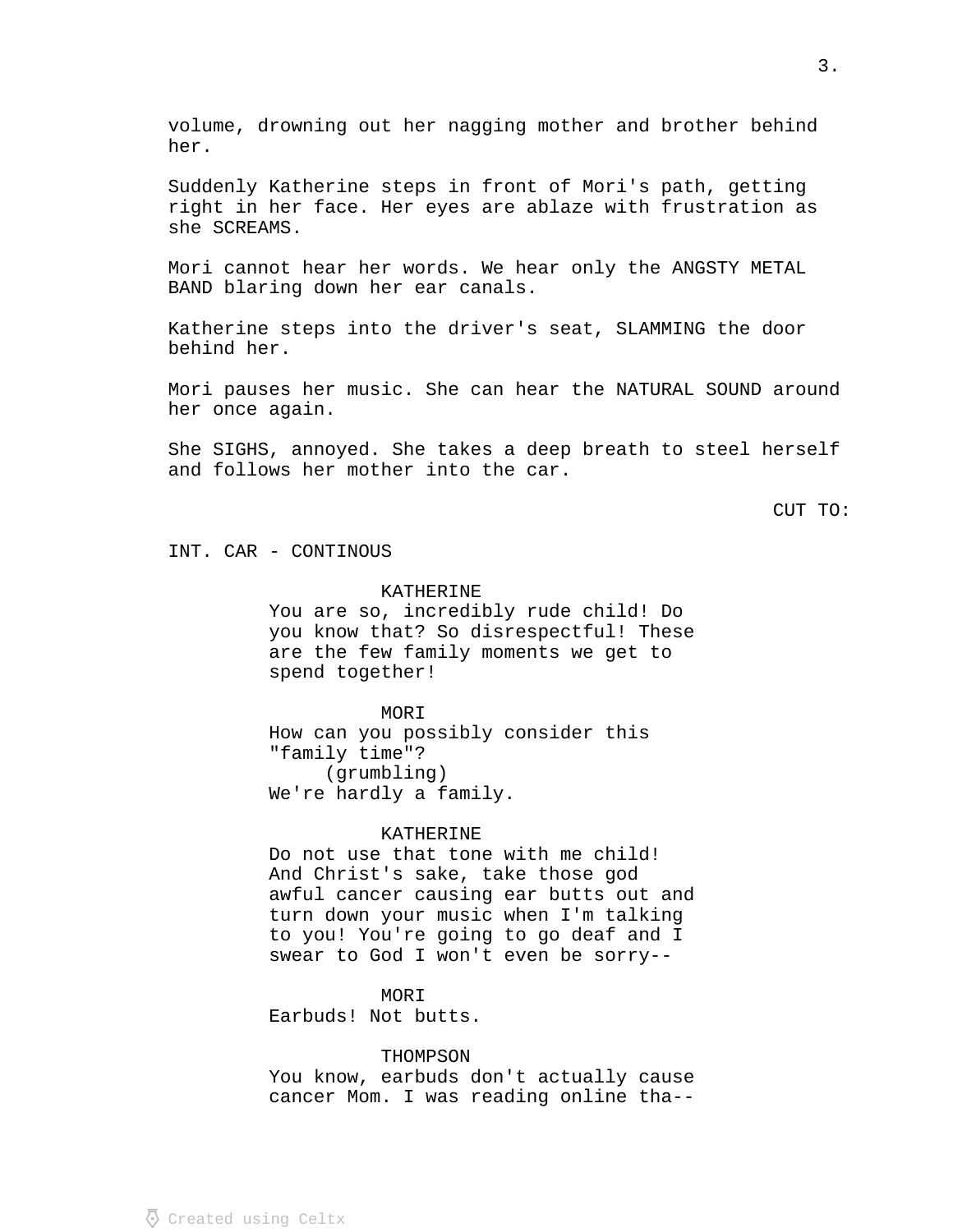## KATHERINE

Well actually, that's crap. I am your mother and you would be wise to listen to me--

### MORI

Ugh! Neither of you can ever be wrong! It's torturous to listen to you fight constantly. I'd rather get the friggin' ear cancer.

KATHERINE Hey! Watch your language!

MORI What?! I didn't even curse!

### THOMPSON

Friggin?

## KATHERINE

Great. Thanks a lot Mori. Now my son is going to be kicked out of elementary school for profanity--

### THOMPSON

Also, I'd just like to point out that you guys fight way more than Mom and I do.

### BOTH

DO **NOT**!

Mori LAUGHS in disbelief. She turns her body to face away from her mother. She pouts out the window.

EXT. CAR - CONTINUOUS

The sky is overcast. Rows of picturesque suburban homes contrast the apocalyptic, looming, weather.

MOUNTGREGORY HIGH SCHOOL appears in the distance. It looks more like a prison than a public school.

A small plaque reads "Mountgregory High School Soar Eagles Soar!"

The car slows at a stop light in an intersection just in front of the high school's entrance.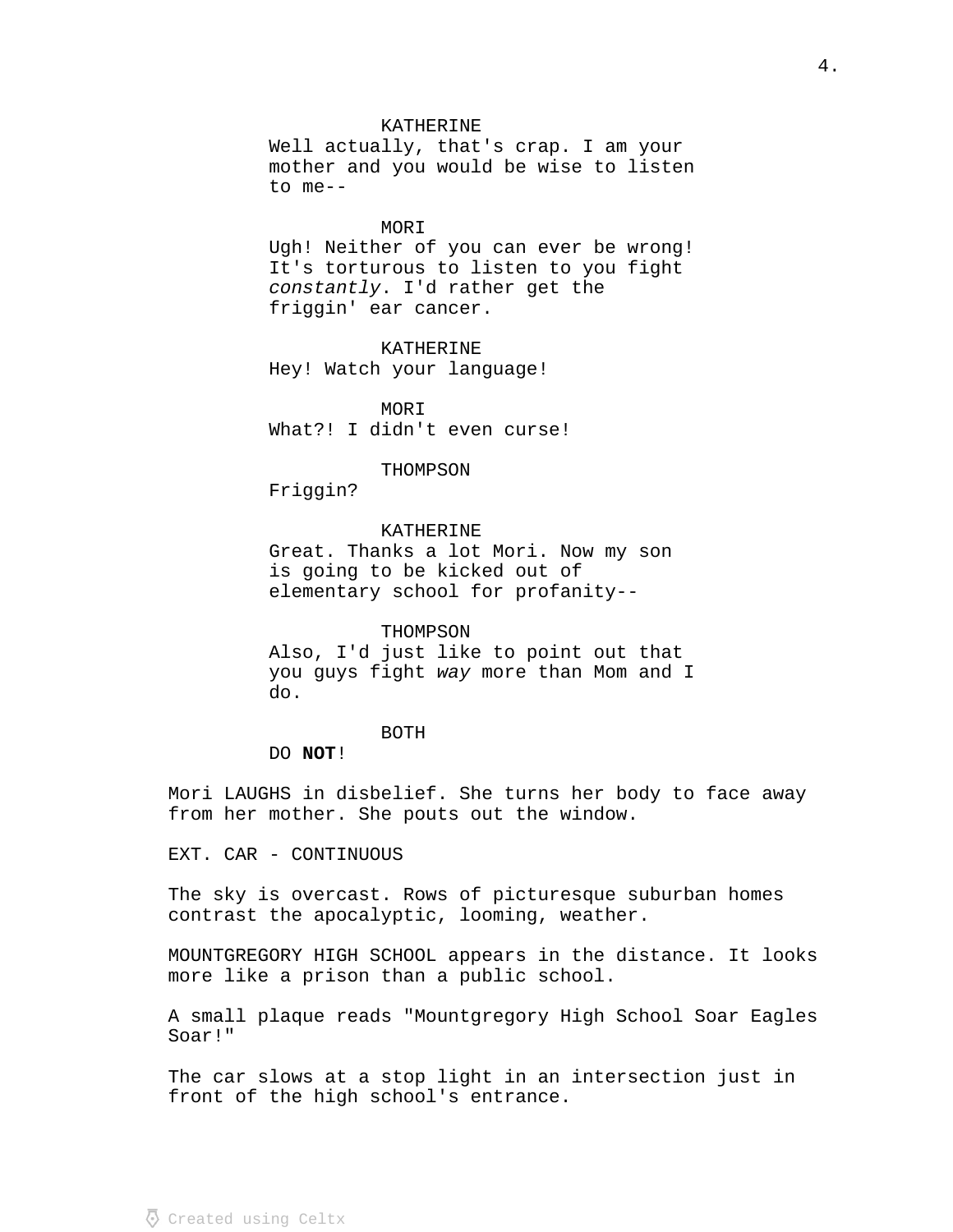INT. CAR - CONTINOUS

Mori opens the door and unclips her seat belt.

MORI I'll just walk from here--

KATHERINE What THE HELL do you think you are you doing!?

Mori is tangled in her seat belt and struggles to get out of the car as the light turns green. Traffic stuck behind the car BLARES and BEEPS their HORNS.

Katherine reaches over to SLAM her car door shut. Before the door can close fully, it catches on Mori's hand.

Mori SCREAMS in pain.

Her mother SCREAMS in horror.

Thompson SCREAMS in fright.

CUT TO:

INT. NURSE'S OFFICE - CONTINUOUS

Mori sits with a bag of ice on her left hand and an ominous smile on her lips.

The school nurse (NURSE HELEN) fumbles around with some paperwork on the office computer.

> NURSE HELEN (muttering) Kids these days...

Mori kicks her legs and stares at a motivational poster of a kitten hanging from a tree branch which reads "Hang in There". She snarls.

# NURSE HELEN

Um... Just to let you know... I'm going to have to contact the guidance counselor about this... We have to take the necessary precautions when things like this happen... seeing as you threw yourself out of a car, onto a busy street. I have to ask, have you ever had suicidal thoughts? Otherwise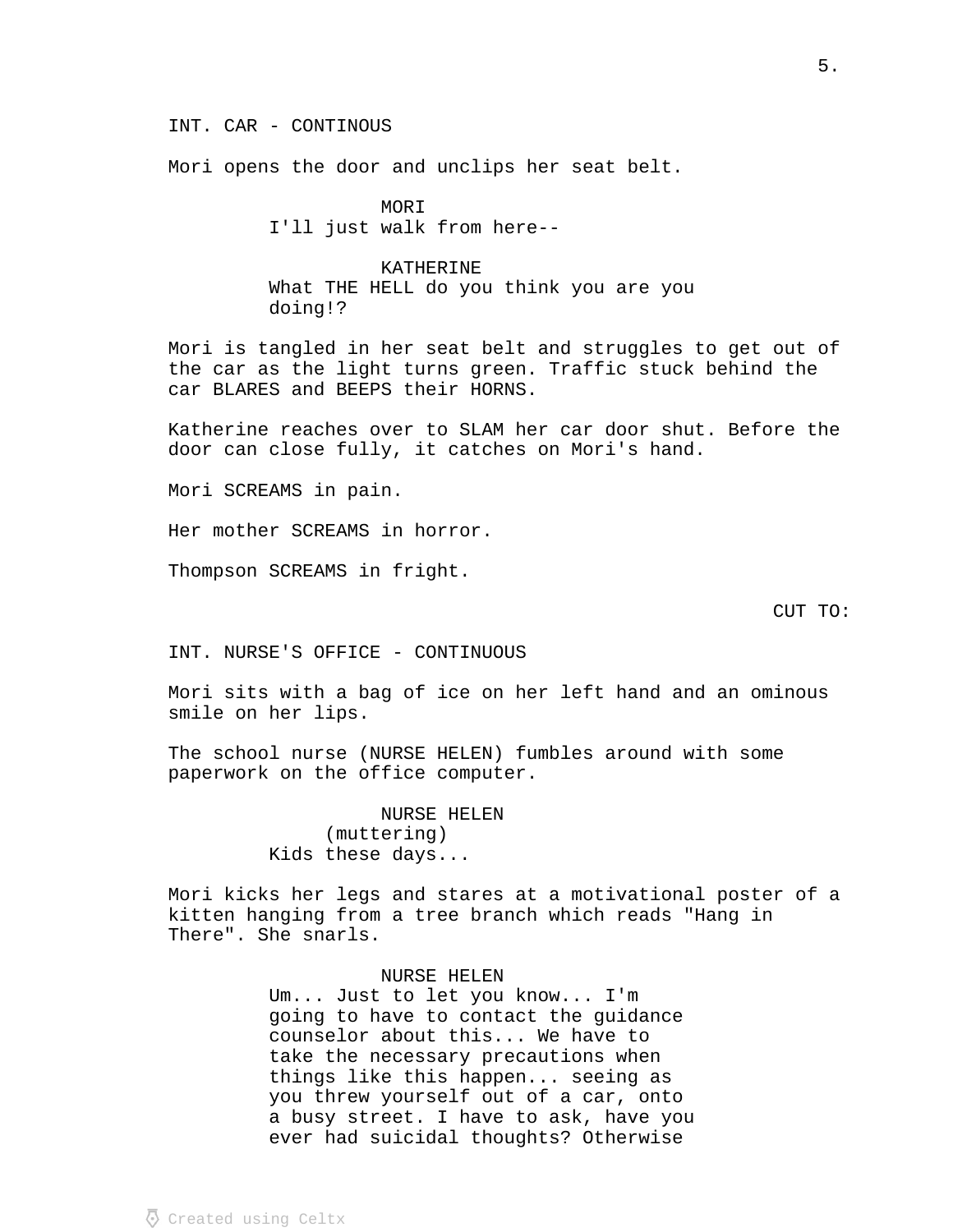Mori shrugs.

MORI Suicidal thoughts? About twice an hour. I'm too much of a pussy to ever act on it though.

Helen blinks. Her doll face full of alarm.

MORI (CON'T) As for the therapist thingy. Go ahead. The shrinks love me.

NURSE HELEN Um... Alright then.

The SCHOOL BELL DINGS warning students that first period is approaching.

> NURSE HELEN Oh! Here let me change your ice once before you leave!

Mori stands up and throws her ice pack in the garbage. All the while she maintains menacing eye contact with her handler.

Mori exits the room. Helen's jaw drops.

CUT TO:

INT. CLASSROOM - CONTINUOUS

Mori sits at her desk. She is one of the few already sitting in the classroom.

She stares down at her black and purple hand with a sort of victorious smirk on her face.

Students start to trickle in. Peter (18, lanky, with blonde wispy hair) slides into the desk next to Mori.

> PETER Mori!? Where T F were you this morning? You missed crew!

Mori waves her hand dismissively and grunts.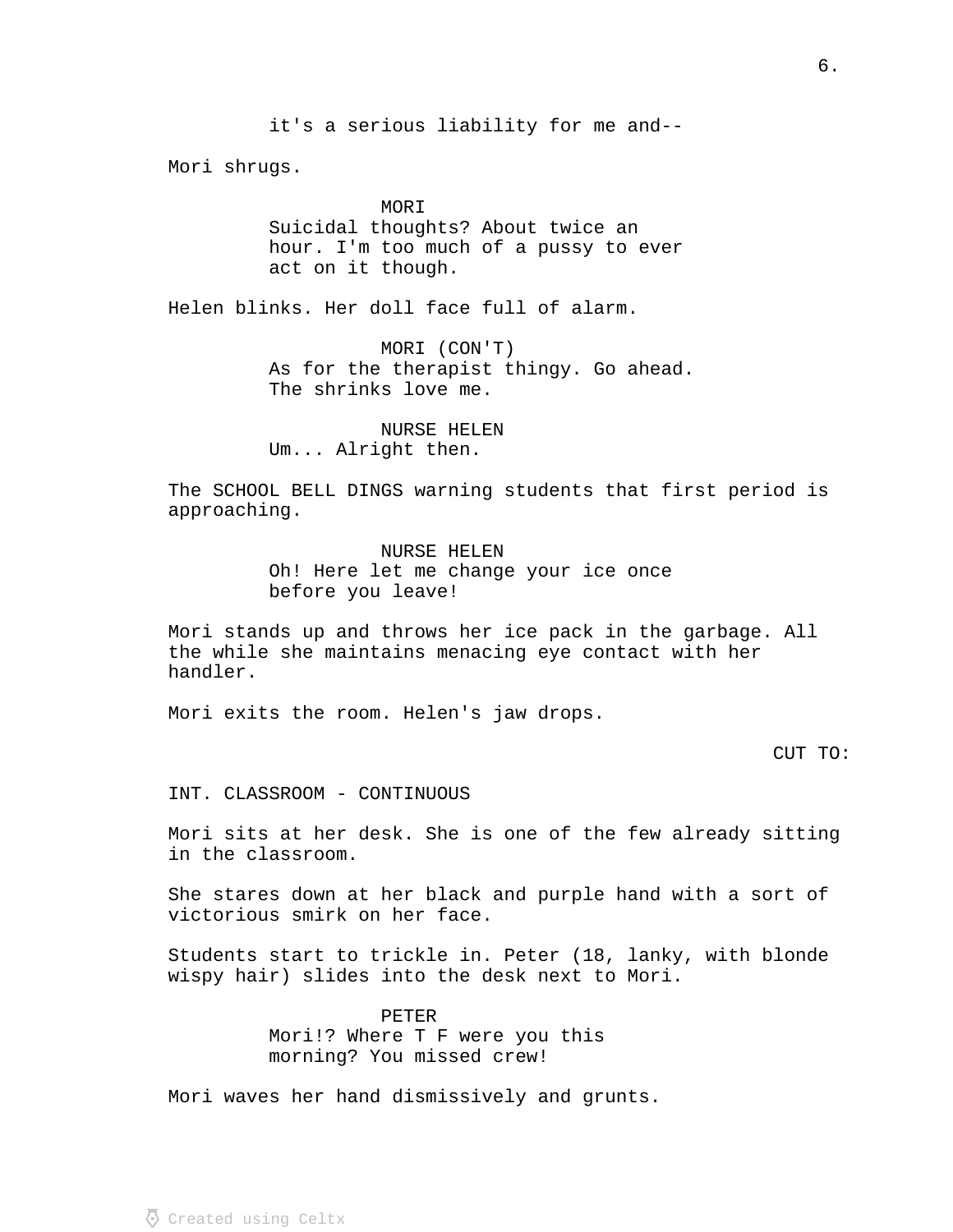**MORI** Listen. Simply existing has been more draining than usual today.

PETER

Ok?

NATALIA (Mori's best friend since middle school) bounces in with a huge smile. She wears a bubble gum colored bomber jacket over a Mountgregory t-shirt she has skillfully cut to reveal her cleavage. Her blonde hair is perfectly styled in two french braids.

## NATALIA

Guys I have news!

She notices the purple bruise on Mori's hand,

NATALIA Dude- what the fuck happened to your hand?

Suddenly, JOHN (17, curly hair, fit) flies in from the back of the room. He is wearing his standard lacrosse team warm-up suit and large red headphones.

> JOHN Mori! There's a rumor going around that you tried to kill yourself by jumping in front of one of the school buses this morning!?!

Mori LAUGHS.

Natalia's face brightens and she extends her hand out towards Mori's for a high-five. She quickly realizes her hand is severely bruised and extends to the other hand. The two high five.

### NATALIA

You absolute, fucked-up legend.

Mori shrugs and leans back in her chair,

### MORI

The actual story is way lamer. I just couldn't fucking handle my mother this morning so I tried to jump out of her car--

Peter GASPS and clutches his heart.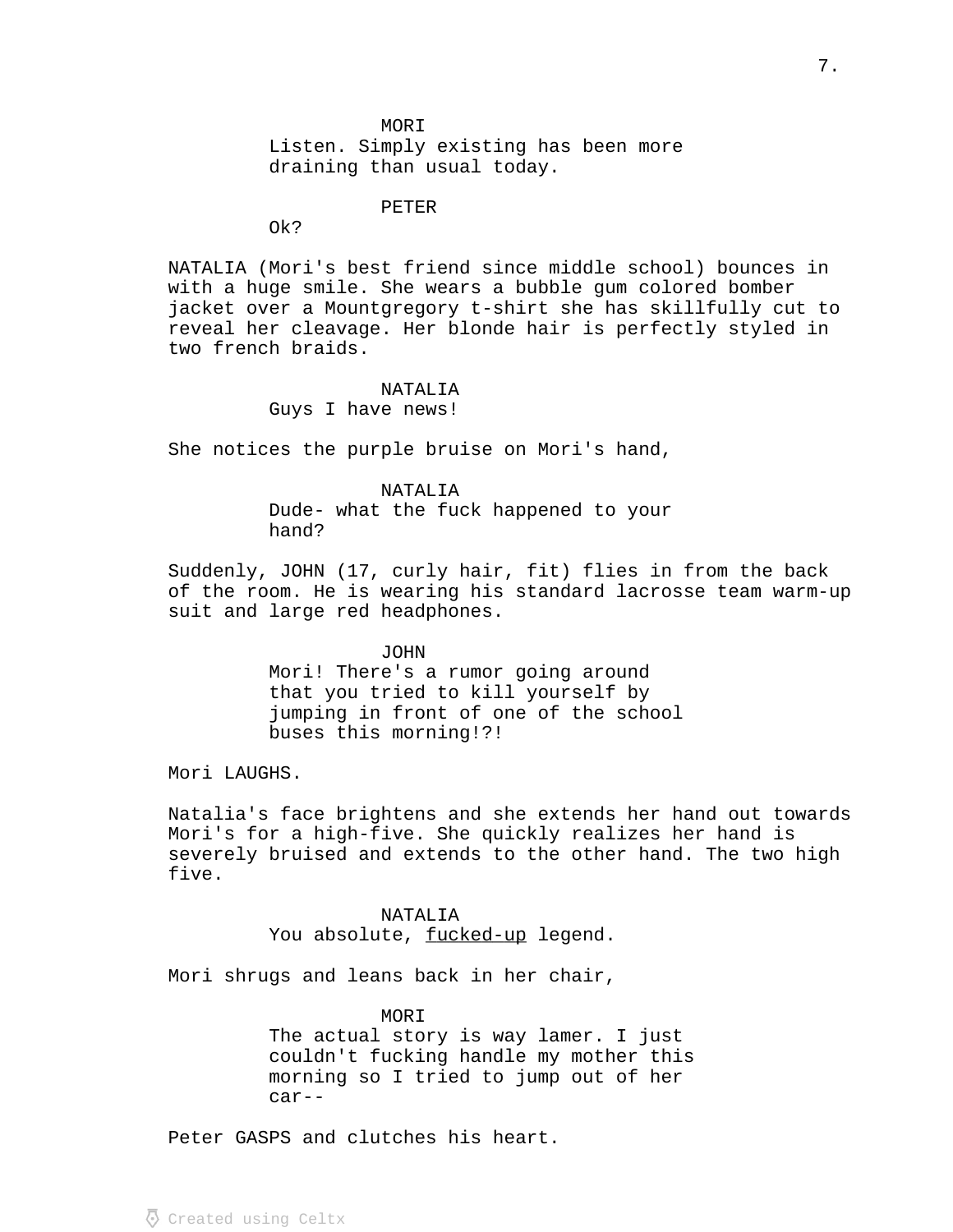MORI We were going like maybe 5 miles an hour...

NATALIA

Dude--

MORI It was at a stoplight!

NATALIA

Oh my god.

MORI

Yep.

NATALIA I can totally see the look on your Mom's face!

Natalia and Mori GIGGLE.

JOHN Wait wait wait. Can we just take a moment to acknowledge...

He throws both arms out towards Mori like he is presenting an invention on a big stage.

> JOHN Are my eyes deceiving me? Or is Morinne Mendoza actually participating in a Mountgregory High spirit week??

Mori rolls her eyes and marks her words with air quotes.

MORI "Participating". It's not my fault that the Junior class color is ... black

JOHN Honestly, I'm surprised you didn't like purposely show up in neon pink to protest...

MORI (sticking her tongue out)

Well, if you knew me at all you'd know I'm more of a neon green girl.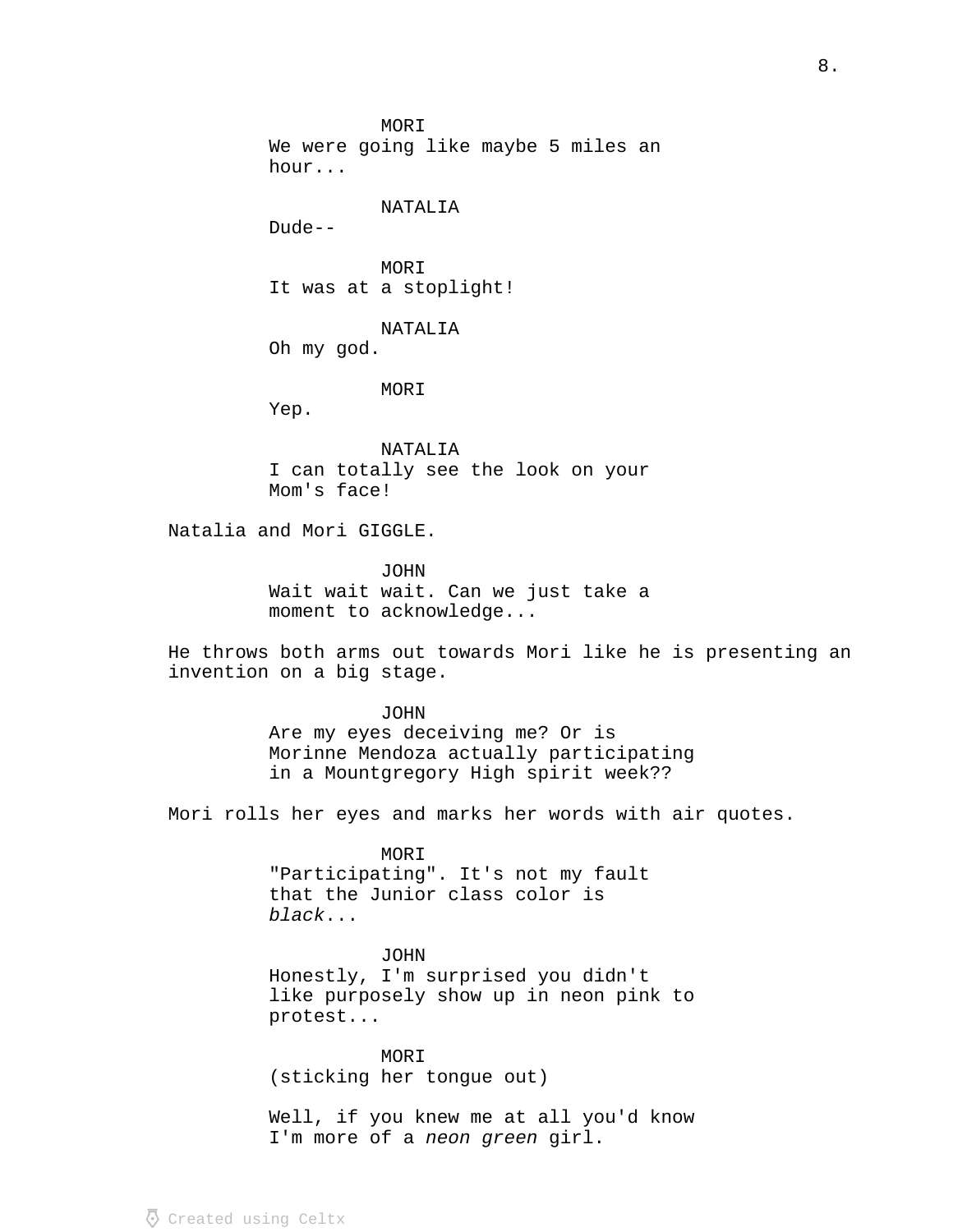JOHN

(smirking)

Mori lovessss Mountgregory! Mori **loves**  Mountgregory!

Mori punches John playfully in the arm.

MORI Watch it.

CUT TO:

INT. WOODSHOP ROOM - CONTINUOUS

Saw dust covers wooden stools and tool benches like a light dusting of flurries. Mannequins, plywood, and other odd props are strewn about the room.

Mori huddles in the center of the room. She presses her lips to a steaming mug of black coffee. She simmers in the serenity of a completely empty room.

In between sips, she sketches on the pages of a thick, leather bound sketch book.

Suddenly, MS. DOYLE (48, long graying hair, thin), affectionately called AUBREY by her stage crew students, enters the room. With a waitress-like mastery, she balances a coffee mug in one hand, while juggling jars of paint brushes in the crevices of her elbows.

# **AUBREY**

Morning kiddo!

MOR T More like mourning...

Mori slowly traces an invisible tear down her cheek.

Aubrey heads straight to the tool bench. She sets the jars down and pours coffee into her mug from the pot resting amongst the clutter.

She begins dumping packet after packet of sugar into her cup. As she moves towards Mori she mixes the sugar in with the end of a pen.

Aubrey sets the mug down firmly next to Mori and swipes Mori's own coffee from her hands.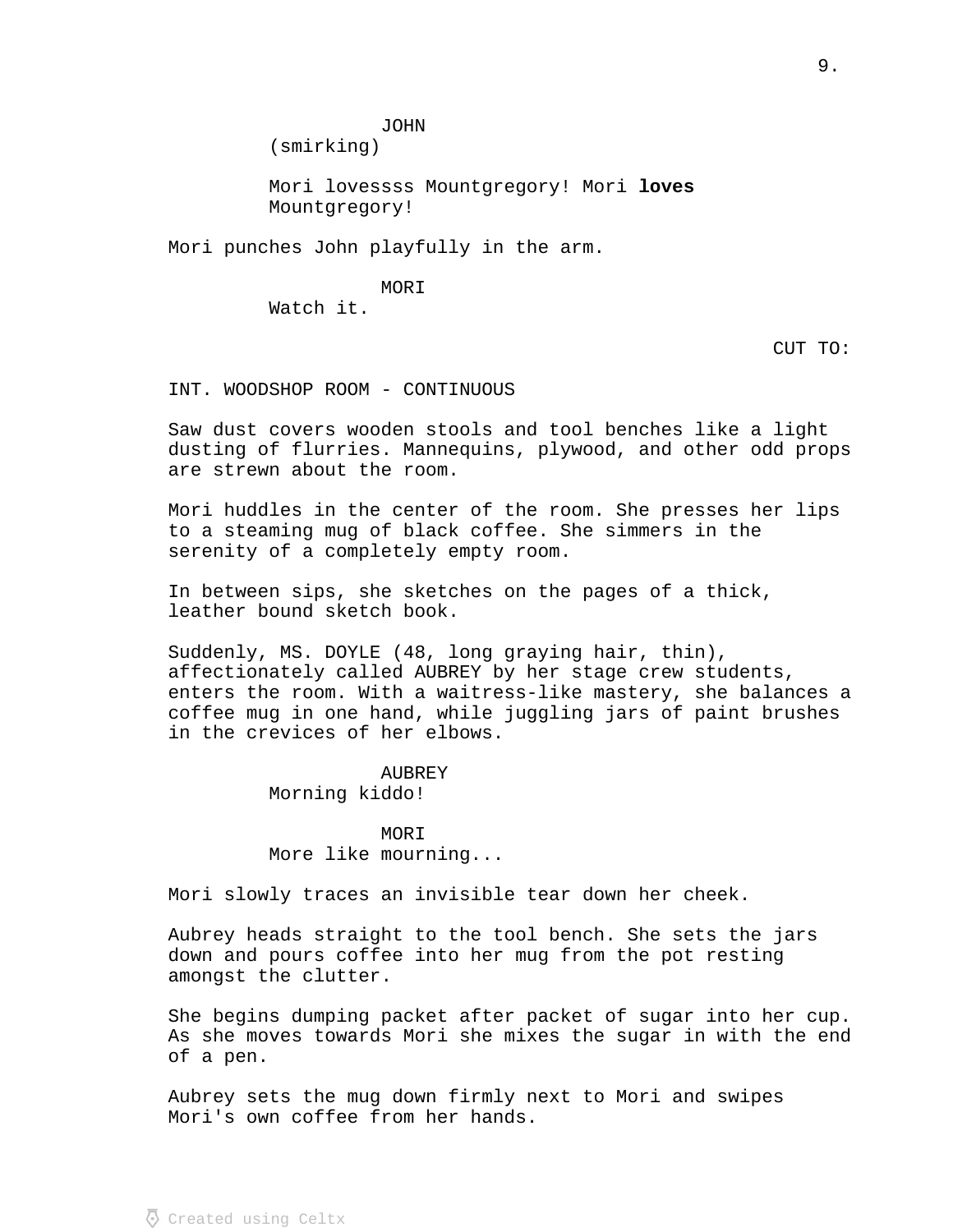AUBREY Looks like your life could use a little more sugar, sugar.

She winks and looks down. Mori's morbid sketch catches her eye.

> AUBREY My... goodness. This is some disturbing... and trippy shit honey bunches. You been smoking up again?What did I say about bringing it up in the shop room?

Aubrey gently grabs Mori's chin and stares into her eyes.

AUBREY (CON'T) Absolutely off limits.

MORI Aubrey you know would never!

AUBREY Hmm okay love. I believe you-- this time.

She prances out of the room, taking a sip of Mori's coffee. Her face twists in disgust at the bitter taste.

Mori returns to drawing.

Suddenly, Peter frantically bursts into the room. Mori sighs. John trails behind him shaking his head.

> PETER I have exactly 10 minutes to finish and print this whole biology lab or Dr. Stevens is going to slit my pretty little throat!!

MORI Sounds like a dream.

Peter thrusts his laptop out of his bag and flashes Mori a skeptical look.

> PETER Could you give up the "everybody dies" act for like 2 seconds?

 $\overline{\Phi}$  Created using Celtx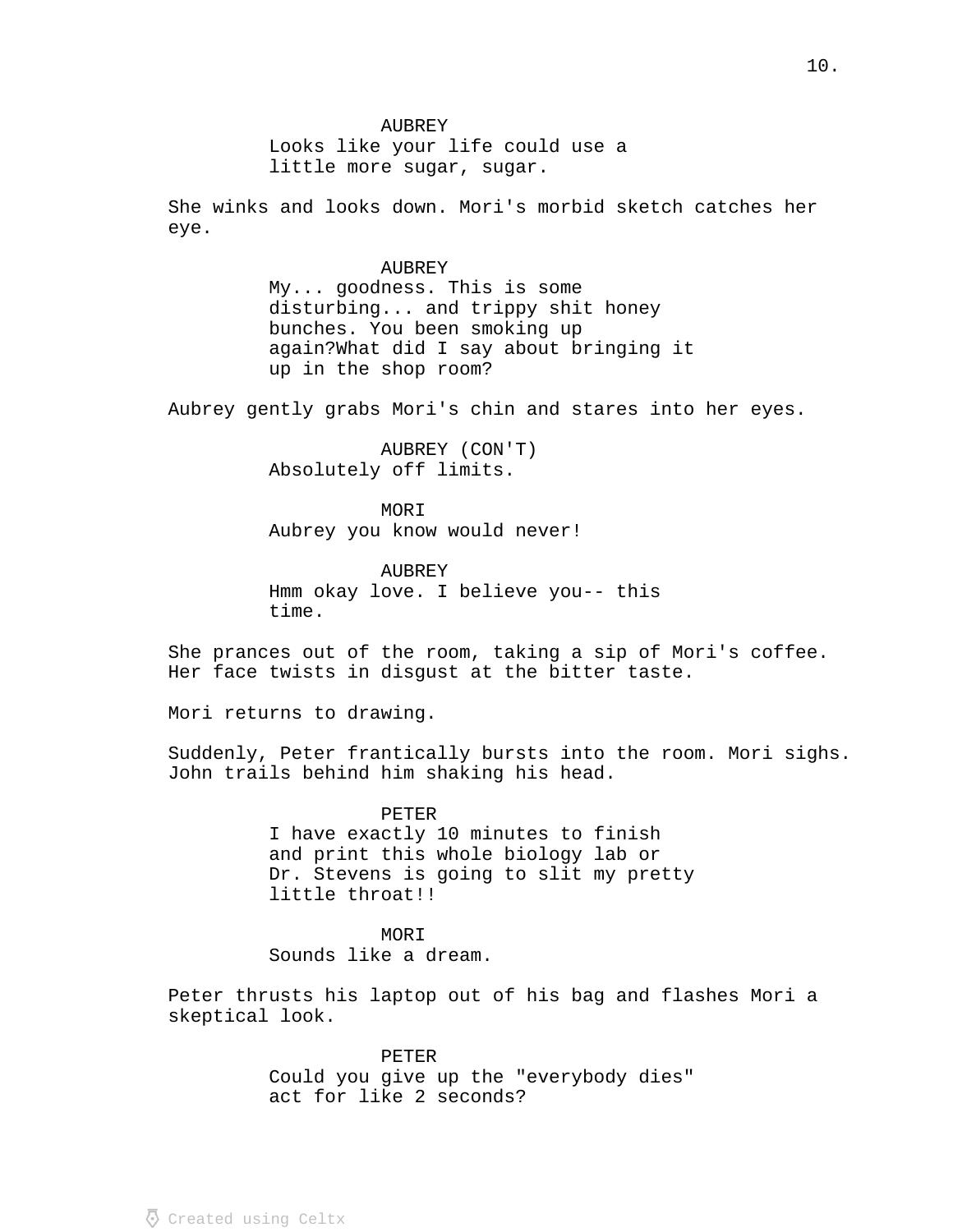#### PETER

UGH! I don't need to be thinking about death right now. When Dr. Stevens is going to absolutely slaughter me. My conclusion is a disaster! This is catastrophic!

### JOHN

Geez. You're so dramatic.

John looks Peter up and down as if he's finally looked at him properly for the first time this morning.

## JOHN

Dude... Your outfit is the actual "catastrophe" here. Did you even turn on the light this morning to see what pants you were putting on?

## PETER

I was in a rush! I nearly missed first period. And excuse you these are comfortable! I've had them since the sixth grade!

### JOHN

Clearly.

John glances skeptically at Peter's black and white checkered sweat pants which are short enough to reveal his ankles.

The SECOND PERIOD BELL echos throughout the corridors.

## PETER

(groaning)

Well fuck-- What do I do?! I can't hand in this garbage!

### MORI

Here.

Mori waves her lab report over in Peter's direction.

# PETER

You're joking? Mori, I couldn't.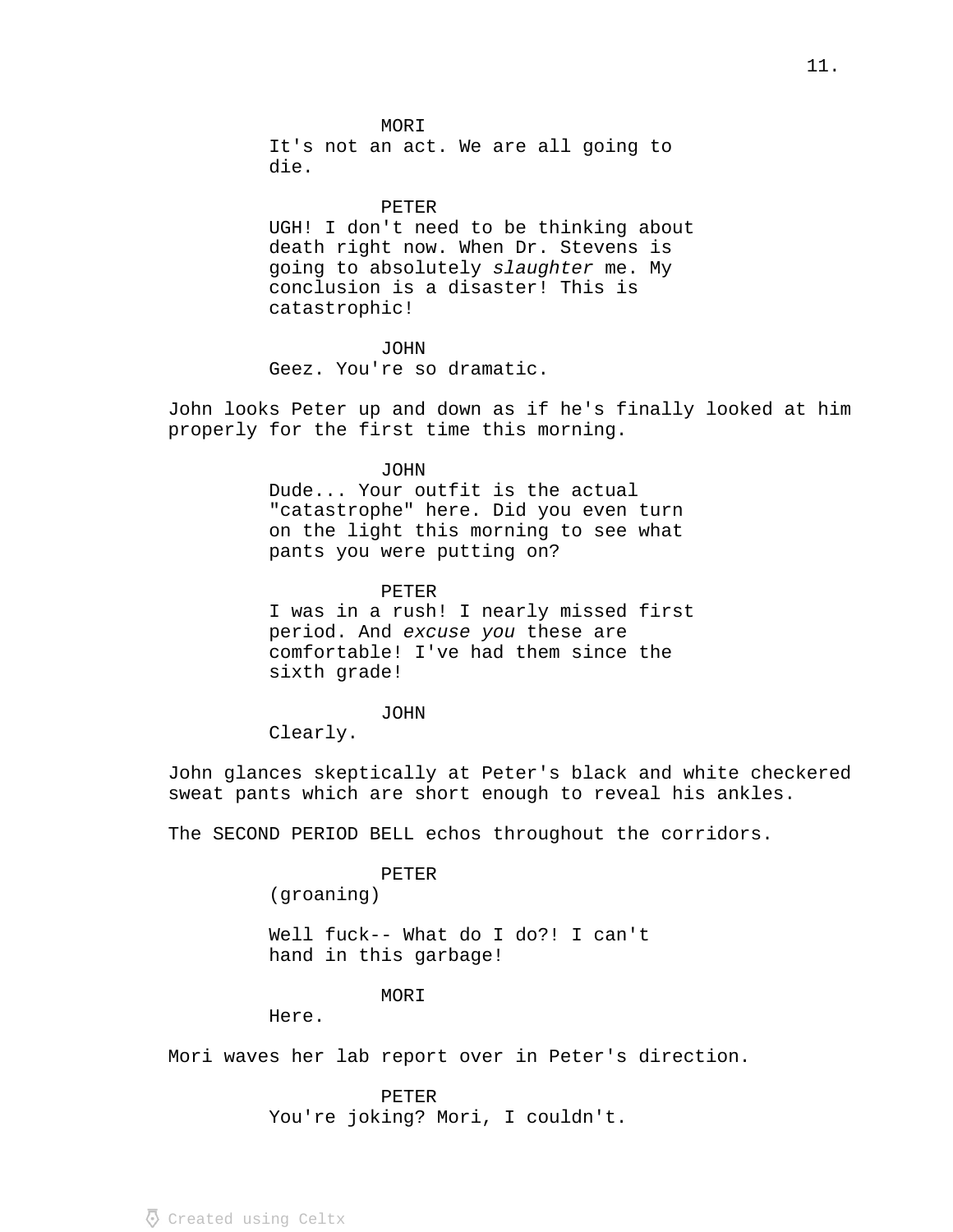Mori shoves the lab report into his hands and shrugs.

#### MORI

Whatever. Grades are a bogus, destructive measure of self worth, created by an institution to brainwash children into believing their intelligence should be judged by how much of a textbook written by a bunch of straight, white, men they can regurgitate.

## JOHN

Right...?

Peter quickly skims through the pages of the report.

#### PETER

Honestly I wish I cared and also didn't care as much as you do darling.

Mori scoffs and picks at her nails.

## MORI

Well... I don't really care about college. My mom does. And you do... So just take it please.

#### JOHN

Yeah, just take it man. We all know you can't deal with anything lower than a B+.

### MOR<sub>T</sub>

And I woke up with this incredible migraine this morning so I'm really not in the mood to listen to you sob all day about how disappointed Dr. Stevens was in you.

Peter looks lovingly at Mori and runs over to hug her.

### PETER

Awe! You show affection in the most twisted ways. I do love you darling!

He grabs Mori's hands and hugs her tightly. She squirms away from him.

The WARNING BELL RINGS a final time.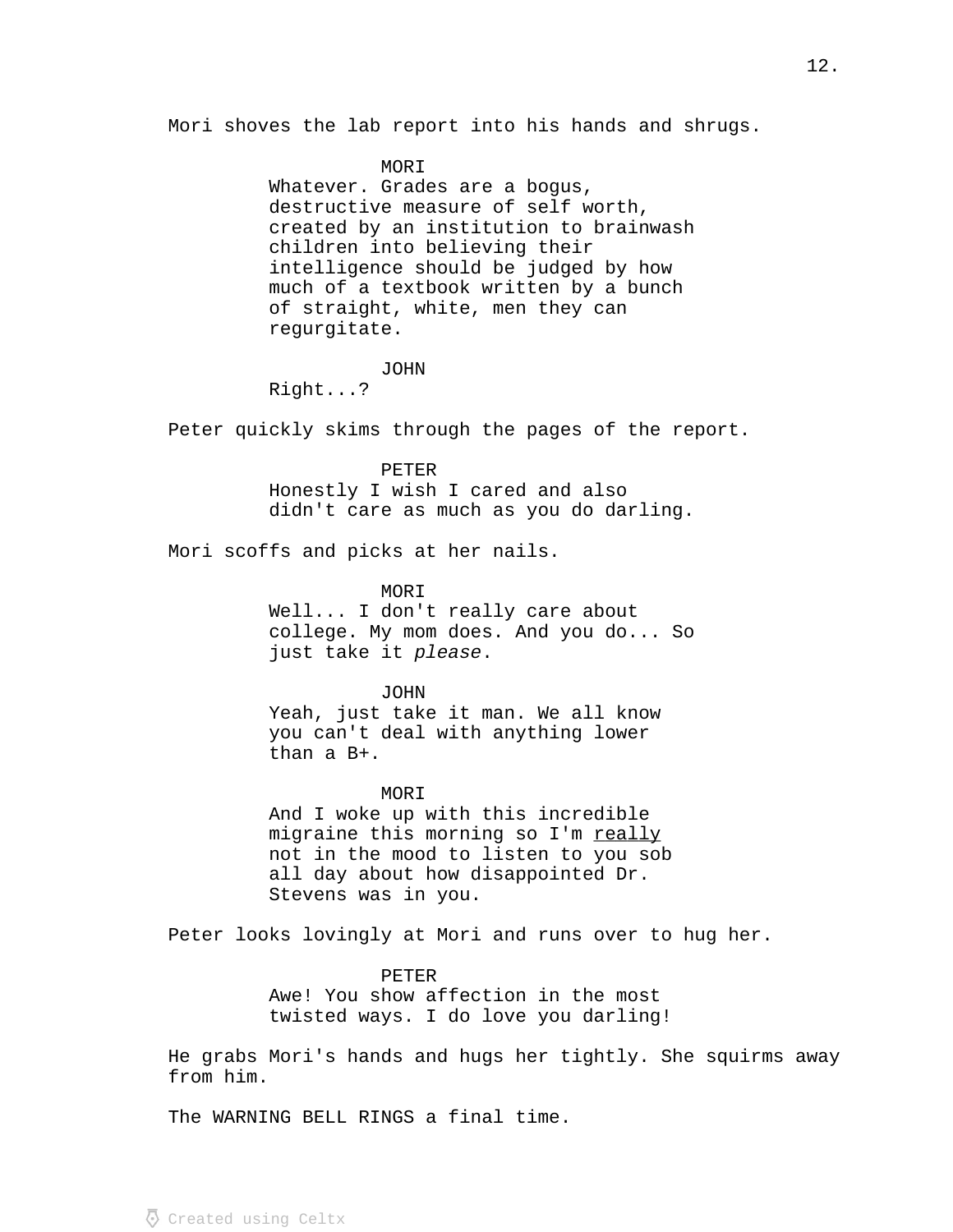**MORI** 

Well-- Can't delay Hell any longer.

# CUT TO:

## INT. SCIENCE LAB - CONTINUOUS

The students work in pairs on a biology lab. They are dressed in plastic LAB GOGGLES and WHITE LAB COATS which are covered with suspicious stains. Mori is partnered with Natalia.

DR. STEVENS (38, bearded, tall) stalks through the rows of lab tables as he facilitates the lesson.

> MORI UGH! This is bullshit.

Mori struggles to place a small green leaf under a microscope in her bulky goggles and ill-fitting yellow latex gloves. Dr. Stevens silently monitors Mori's work a few inches behind.

> MOR<sub>T</sub> (loudly whispering) They have us dressed like clowns to examine plant cells under a fuck--

Dr. Stevens CLEARS HIS THROAT loudly. It surprises the girls. Mori jumps.

> MORI Uhh! I mean--  $Friggin$  microscope!

Dr. Stevens gives Mori a disapproving CLICK of his tongue and then moves on to evaluate the next pair of students.

### NATALIA

(quietly)

Apparently some "toxic gas leak" back in my brother's junior year caused all this crazy safety regulation. Parents were pissed. It got so out of hand they made it mandatory for any classes with a lab as part of the description dress us like gross Albert Einstein groupies!!

Natalia smooths down the front of her lab coat, accidentally swiping at a weird stain. She shivers in disgust.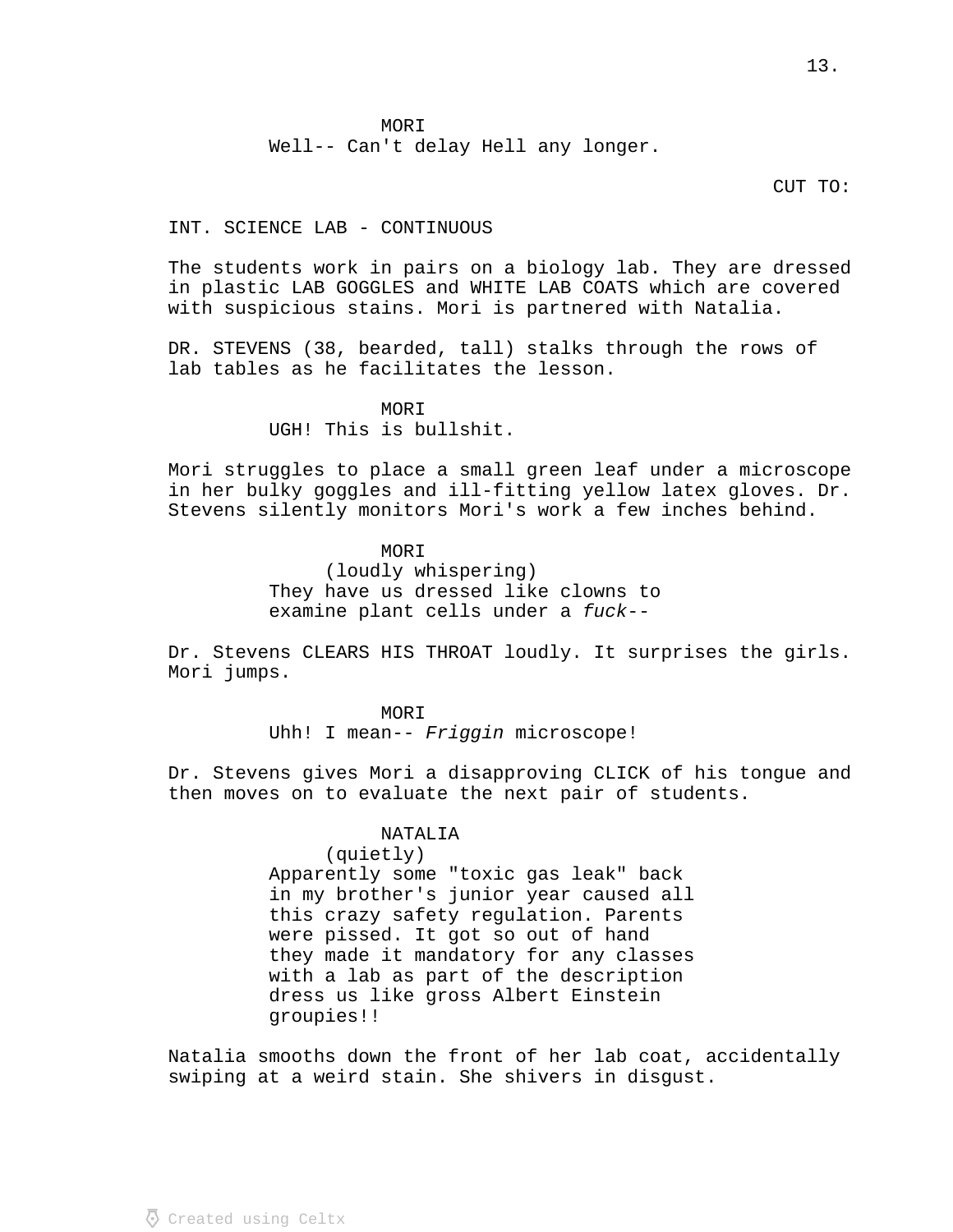### **MORI**

So pathetic. People will take any opportunity they can to sue for shit in this country... That should be reserved for the important shit.

# NATALIA

Yeah! Like against companies causing climate change!

### MORI

Ha! We've already fucked ourselves with that one. I meant date rape.

Mori continues to struggle with the microscope while Natalia giddily pops her bubble gum.

## NATALIA

Well the best part of this whole things is that the leak was just a prank! Apparently some sophomore was just super gassy and a bunch of assholes started screaming "gas leak!"

Mori shakes her head.

### NATALIA

(laughing)

And Dr. Stevens freaked out-- you know how crazy paranoid he is-- and he set off the school fire alarm and the school had everyone evacuate!

ANTONIO (17, thick curly hair) brushes Mori's arm. He carries a small cage which houses two white lab rats.

## MORI

EW! Watch it freak!

She turns to Natalia and frantically brushes up and down her arms.

## MORI

UGH! Now I have thousands of tiny disgusting rat germs festering on me.

### ANTONIO

Hey! I heard you. My rats are not disgusting! They're probably cleaner than you Morrine!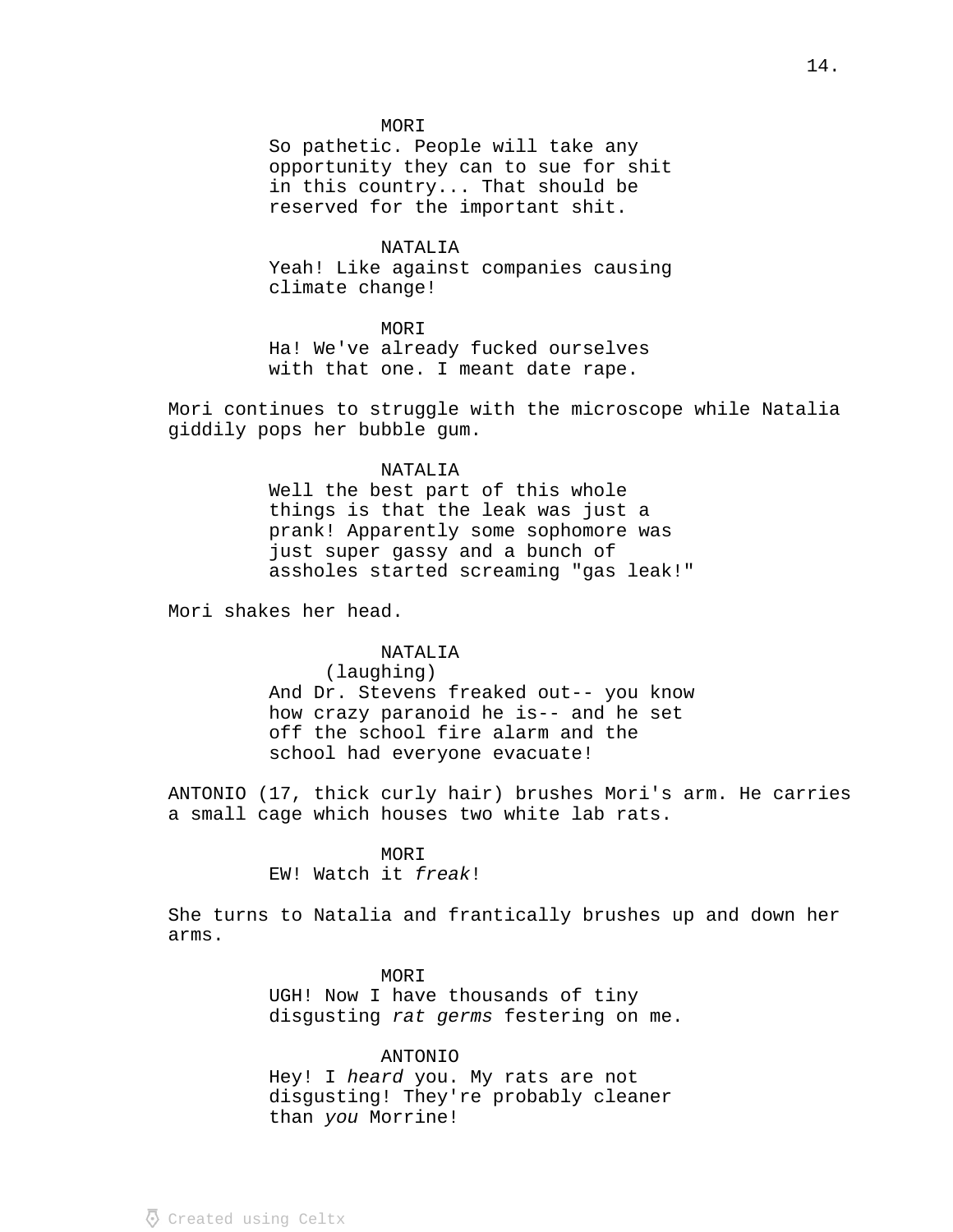Mori flips him off. Natalia LAUGHS hysterically.

MORI Stop it! You know how much rodents. freak. me. out. Nat.

Natalia tenderly rubs Mori's arm and then quickly pulls her hand away. She examines it with an exaggerated look of feigned disgust. Mori glares at her, unamused.

## NATALIA

Okay. Okay I'm done. Sorry dude.

As a peace offering, Natalia gestures for Mori to step aside and takes over the microscope work.

Suddenly, the FIRE ALARM begins BLARING.

Startled classmates turns around to face the back of the room where the ROARING alarm is situated.

Mori and Natalia see BRODY (17, handsome, athletic build) and JUSTIN (17, curly hair, douchey) frantically waving vape smoke away from above them.

Nat GIGGLES. Mori SIGHS with relief.

MORI Really never thought I'd say this but Thank God for vape lords.

She pauses and assumes a prayer position, closing her eyes and folding her hands.

> MORI But dear Lord, if you could just magically set this place ablaze and let all the immature idiots in it burn to the fucking ground... Amen.

Mori doesn't wait for her friend and storms out of the classroom, lab coat and all.

Dr. Stevens frantically attempts to control the madness. He SHOUTS commands at students, begging them to leave the building and neglect their belongings.

> DR. STEVENS This was not a planned drill! I repeat: not a planned drill! EVERYONE!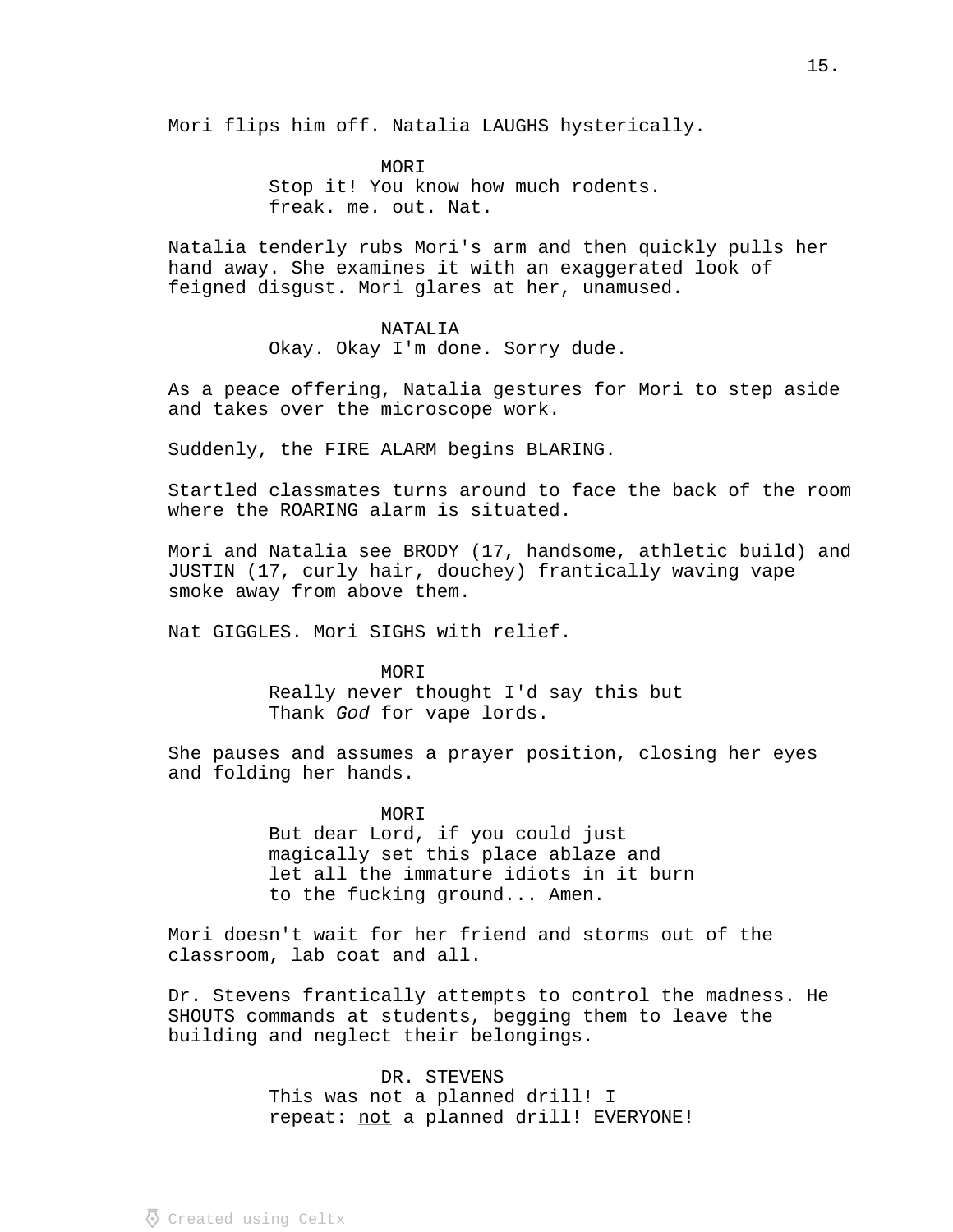Quickly, orderly, single file lines!! Outside! DROP YOUR PHONES!

In their haste somebody knocks over the plastic rat cage, causing it to CLATTER to the floor and forcing the door open.

The two rats escape into the swarm of feet and chairs and are lost in the chaos.

CUT TO:

EXT. MOUNTGREGORY HIGH SCHOOL SENIOR PARKING LOT - CONTINUOUS

Mori sits on a curb away from her peers.

Natalia chats giddily with a group of her track team friends, Brody, and Justin just a few feet away. Mori shoots a disgusted glance in their direction.

She puts in her earbuds. She selects a MAYDAY PARADE ALBUM and blocks the world out.

 This is the first glimpse we as an audience get of Mori's artwork beyond her sketching:

Her phone case is transparent but decorated with one of her own unique designs-- painted with a skull surrounded by psychedelic blue and pink designs swarming around the severed head. The phrase "Momento Mori" is etched along the very bottom.

John bounces over with excitement.

JOHN

Mori!

MORI (removing an earbud) Mmmhmm?

JOHN I just texted you! I overheard Aubrey talking to crew students this morning during my shop class-- and guess what?

MORI (sighing) What?

JOHN They were talking about you!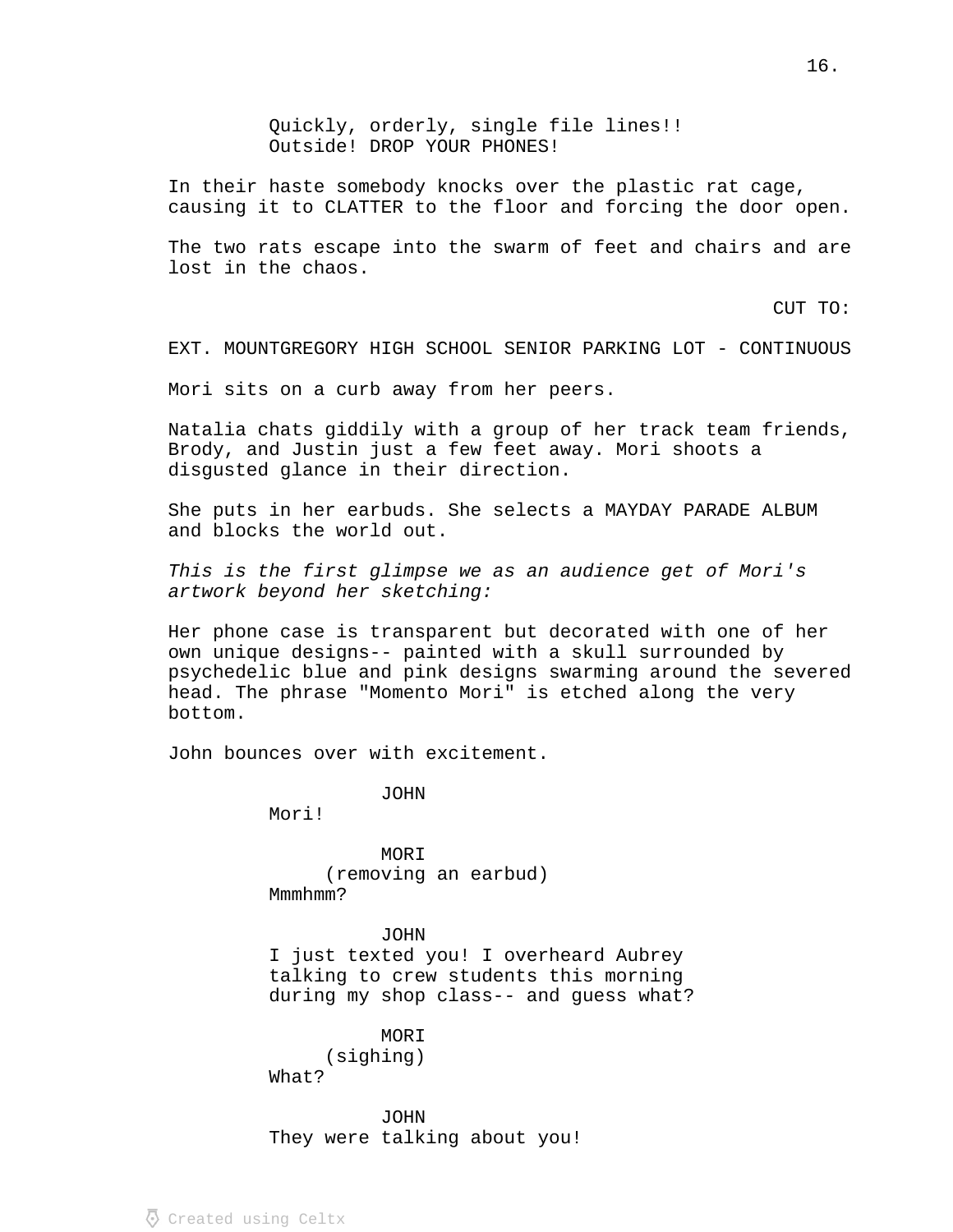**MORI** You say that like it's a good thing...

JOHN Okay no, not about you. About you-our most talented stage crew artist- becoming Paint Captain for the show this year!

John gestures to Mori's phone case. Mori glances at the case and blushes.

> JOHN Come on. Your designs are always sick A F-- and I'm not just saying that cause I'm your friend.

He winks. Mori rolls her eyes.

MORI I don't know though... A leadership position? Can you really see me getting up in front of everybody and telling people what to do?

JOHN Why not? I feel like people respect you...?

MORI More like they're terrified of me.

John shoves his hands in his pockets.

JOHN Okay. Well... you don't exactly try... that hard to be approachable.

John's eyes glance from the groups of students back to Mori. Mori snarls and returns to her phone.

> JOHN Oh come on! Don't get all angry! You're the one who brought it up!

MORI Well. I like it this way anyways. Keep my circle small. Less annoying people to deal with. Pff why would I wanna associate with the hot jocks or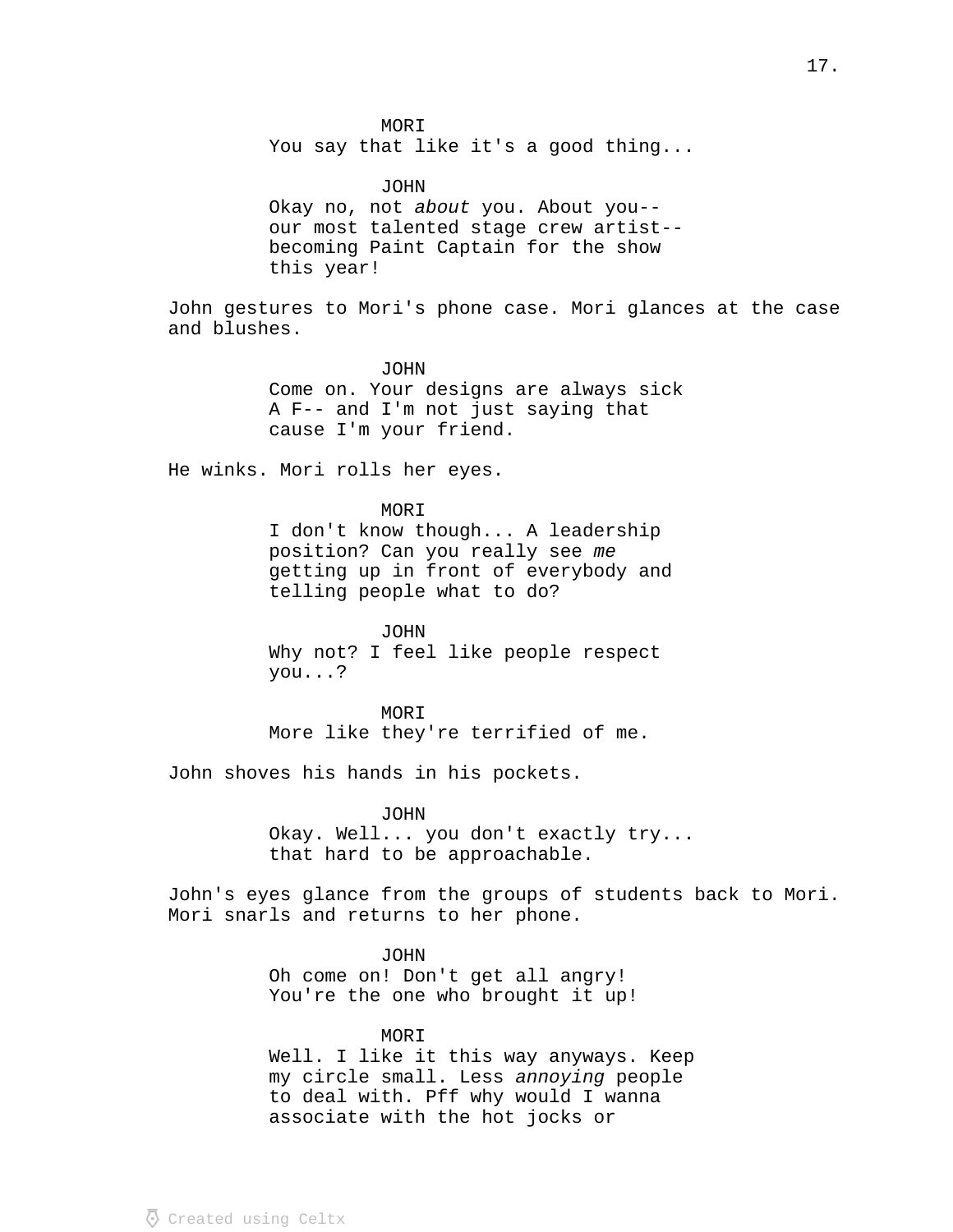numbskull actors anyways?

JOHN Wow. Okay. Whatever. My point is, you'd make an amazing Paint Captain. You should really consider it.

Mori SIGHS again, expelling all the air from her lungs. She breaks into a soft smile.

MORI

Well, I guess it would be kind of cool to have some power over all the acting douches... and the freshmen...

JOHN Aye! Now that's the spirit--

Suddenly Peter appears,

PETER

O.M.G there you guys are! I've been weaving through these Juuling idiots for ages trying to find you both.

Peter mimics swiping invisible E-cigarette smoke with his hands. His antics make the other two crack up.

PETER

I have big news. Look what I found taped to the bulletin board on my way out?

Peter excitedly holds up a poster that reads "Auditions: Suessical the Musical! Thursday & Friday after school from 3- 8PM".

Peter throws up jazz hands. Mori sticks her finger down her throat and GAGS. She turns to John.

> MORI Well, now you can definitely count me out. That show is actual social suicide.

PETER I know right? Like what is this? Middle school?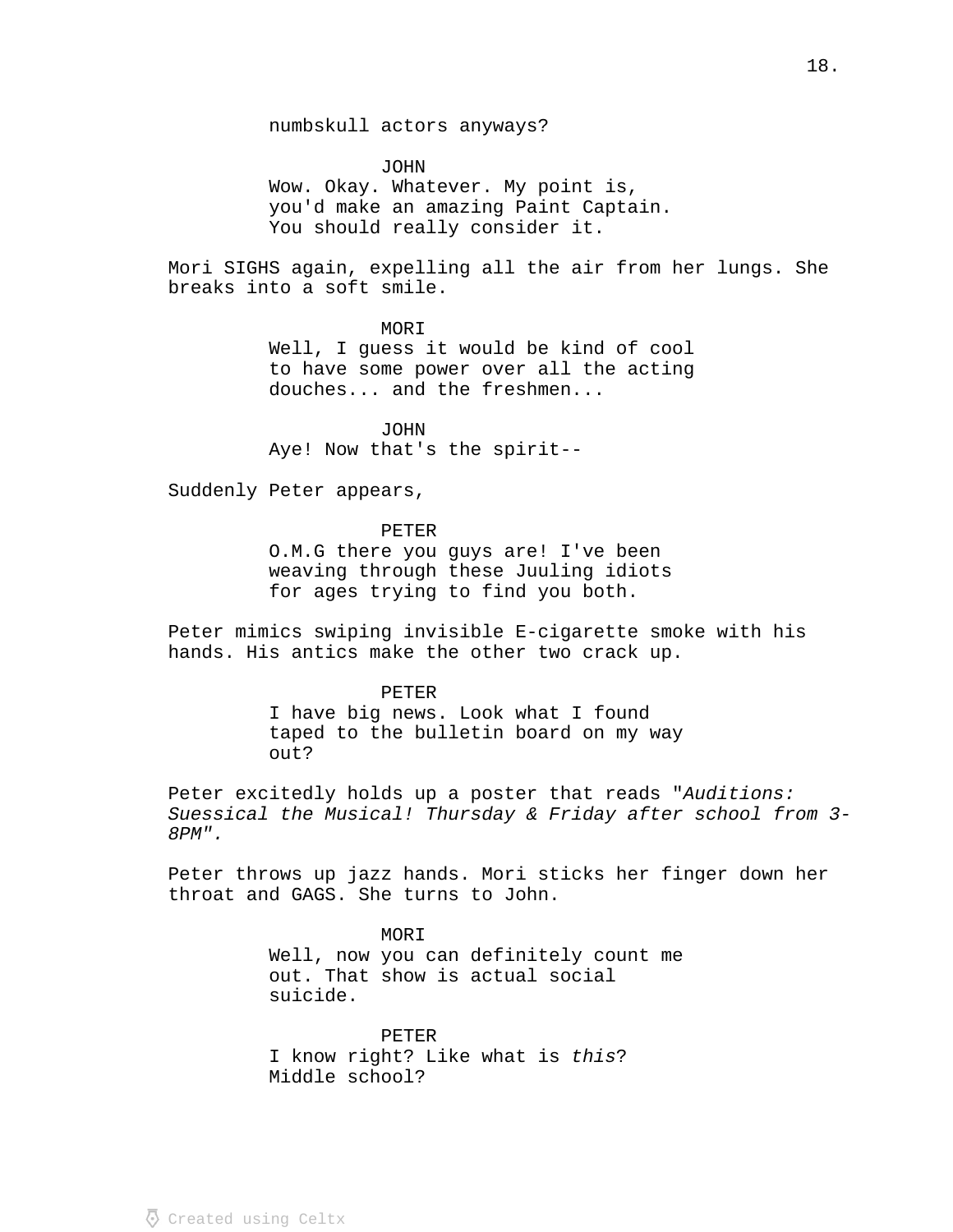**MORI** 

I would have been more happy with Grease- and you guys know I can't stand gooey love shit like that.

JOHN

Wait wait wait -- but think about it! If you were Paint Captain, we could make this show wayyy less lame.

PETER (gasp) You want to be Paint Captain?

MORI Not really. John thinks I should be...

BOTH Do it. Do it. DO IT!

MORI Hey this is peer pressure! Hey, Mrs. Holkly, they're peer pressuring me!!

The group explodes with LAUGHTER.

JOHN Seriously though. The only Suessical world I wanna participate in is one that is created by this beautiful brain of yours.

John taps Mori lightly on the forehead twice. She smiles up at him.

> MOR T Yeah. No thanks. I want my name as far away from "Suessical" as possible.

John SIGHS with disappointment. He opens his mouth to challenge her when Dr. Stevens SUMMONS his class to join him back inside the building.

Mori hops up and walks back towards the building before he can get his words out.

CUT TO:

INT. CLASSROOM - DAY - MID AFTERNOON

Mori day dreams, gazing out the window. MS. MINDAL (young,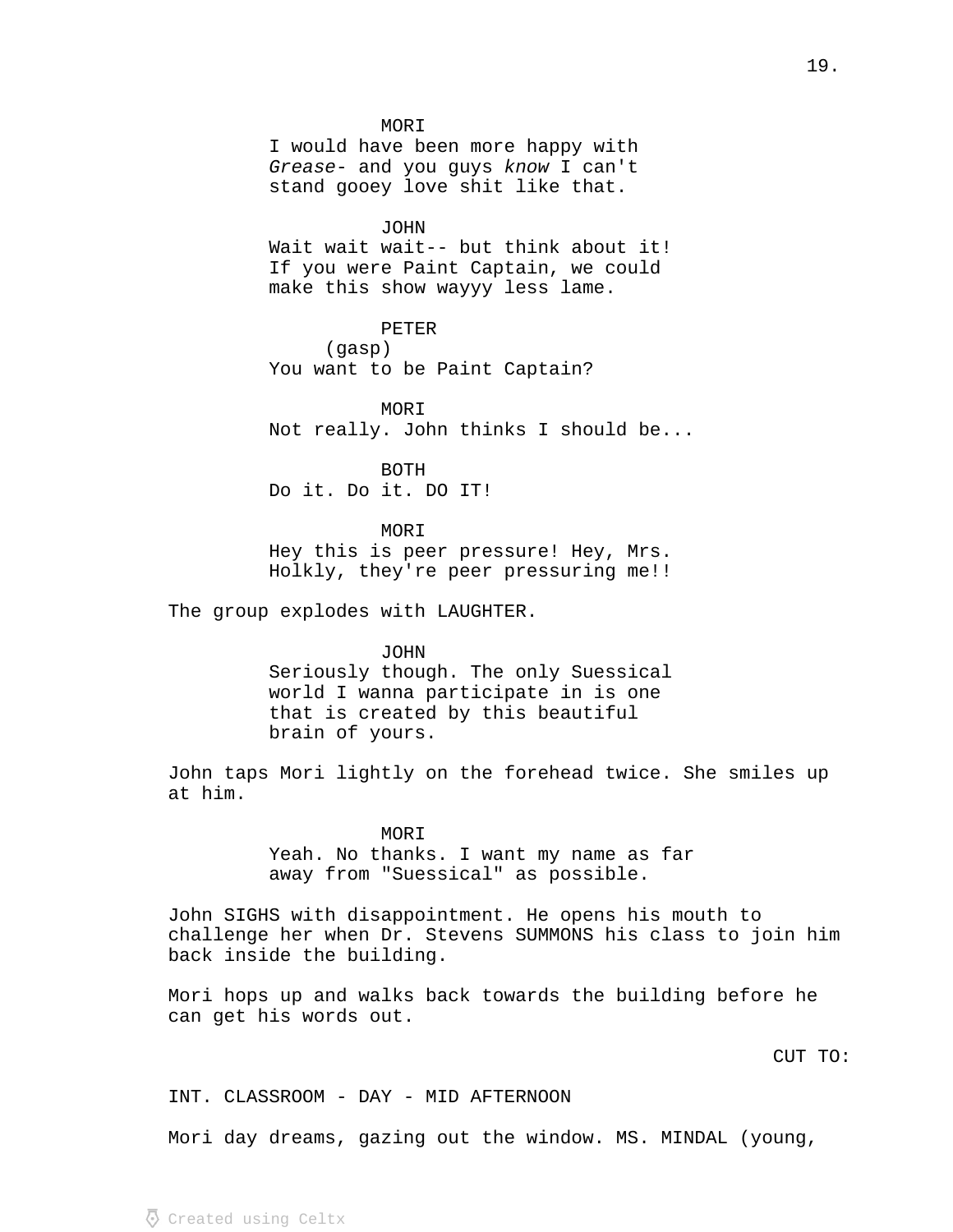petite) drones on about geometry theories.

Suddenly, Mori is hit in the head with a wad of notebook paper.

Confused, she carefully unfolds the crumpled mess to reveal a message that reads: "U down for dinner this Saturday? - Brody"

Mori quickly turns around to see Brody flashing her a big, shockingly white, grin.

Mori narrows her eyes and points to herself as if to ask "Me?"

Brody mimes back an exaggerated NO, waving his arms like a goose trying to take flight.

He rolls his eyes and gestures in front of Mori to Natalia.

Mori cannot hide her disgust. She throws the paper on Natalia's desk as if it's covered in anthrax.

> MORI (whispering)

Brody? Really Nat? Have you lost your fucking mind?

Natalia opens her mouth to explain herself. Ms. Mindal turns back around to face her class,

> MS. MINDAL Alright. Well it sounds like you've all got a case of the spirit week jitters. Since no one seems to be paying much attention, I'll let you all go 10 minutes early--

Upon hearing their opportunity to escape, the students all jump up and file out the door.

> MS. MINDAL Please get yourselves down to the gym for the Spirit Day Pep Rally! We will know if you skip it! We all have to attend...

She sounds less than thrilled.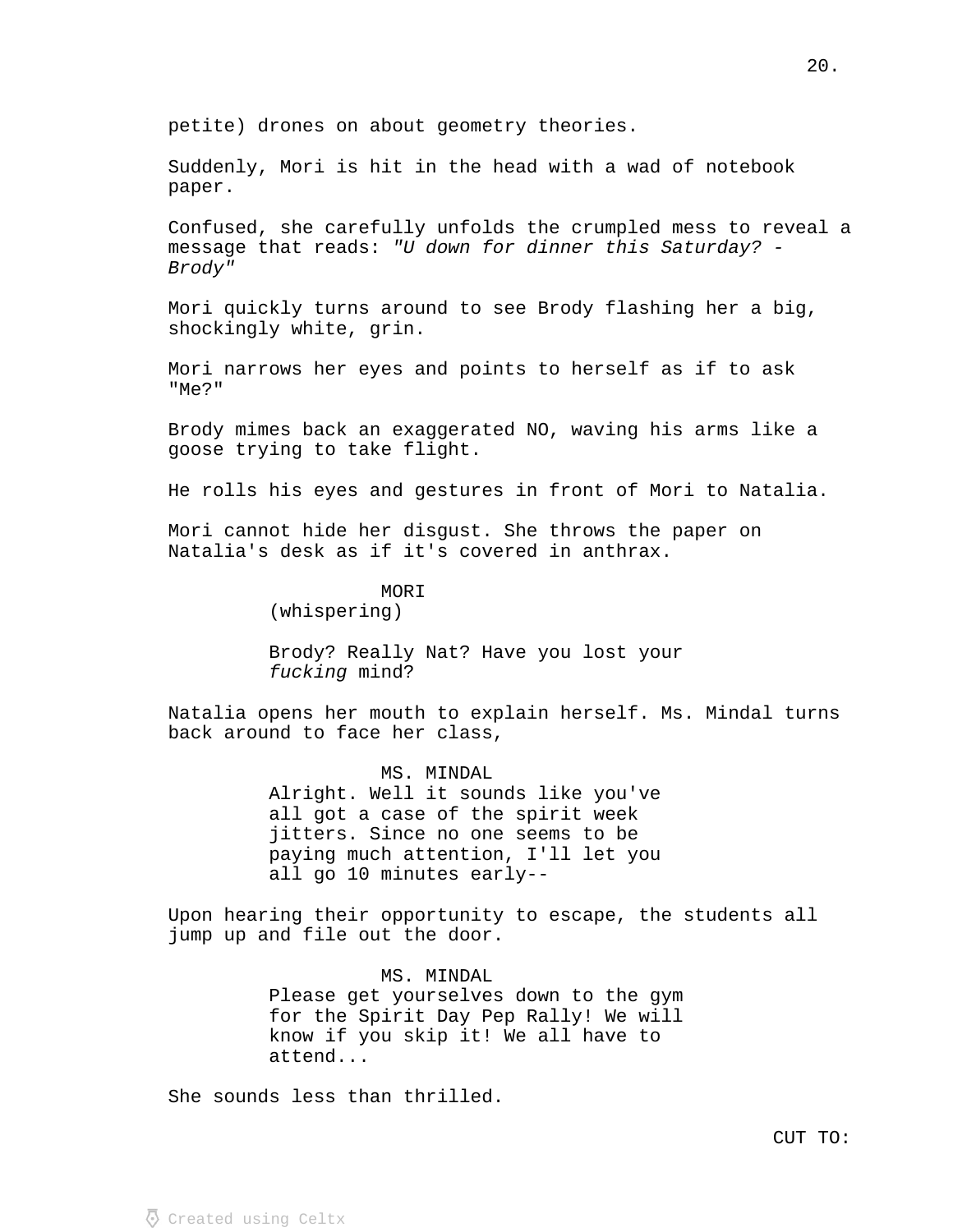INT. HALLWAY - CONTINOUS

Mori catches Natalia alone at her locker just as Brody is leaving.

> MOR T Nat! So exactly when were you going to tell me you started talking to Brody?

## NATALIA

I don't know Mori. I knew you were going to be all judgmental about it.

The two start walking down the hallway, following the flow of students gathering for the pep rally.

## MORI

Yeah and I have good reason too! That ape does nothing but grunt and drunk drive.

NATALIA You don't actually know him! He seems really sweet. He asked me to dinner...

MORI WOW! A real knight in fuckin' shining armor he is.

## NATALIA

Dude-- I'm serious. Guys are only ever interested in starring at my chest. It's kind of refreshing to feel desired. To feel courted...

MOR T

Who spiked your lemonade at lunch today? And where can I get some?

Mori pretends to search in Natalia's bag fora flask and grabs her bottle of water instead. She takes a swig and heads towards the left. Natalia laughs.

## NATALIA

Hey! You're going the wrong way-- Gym is this way.

Mori and Natalia freeze in front of the lockers. Students continue to flow past them both.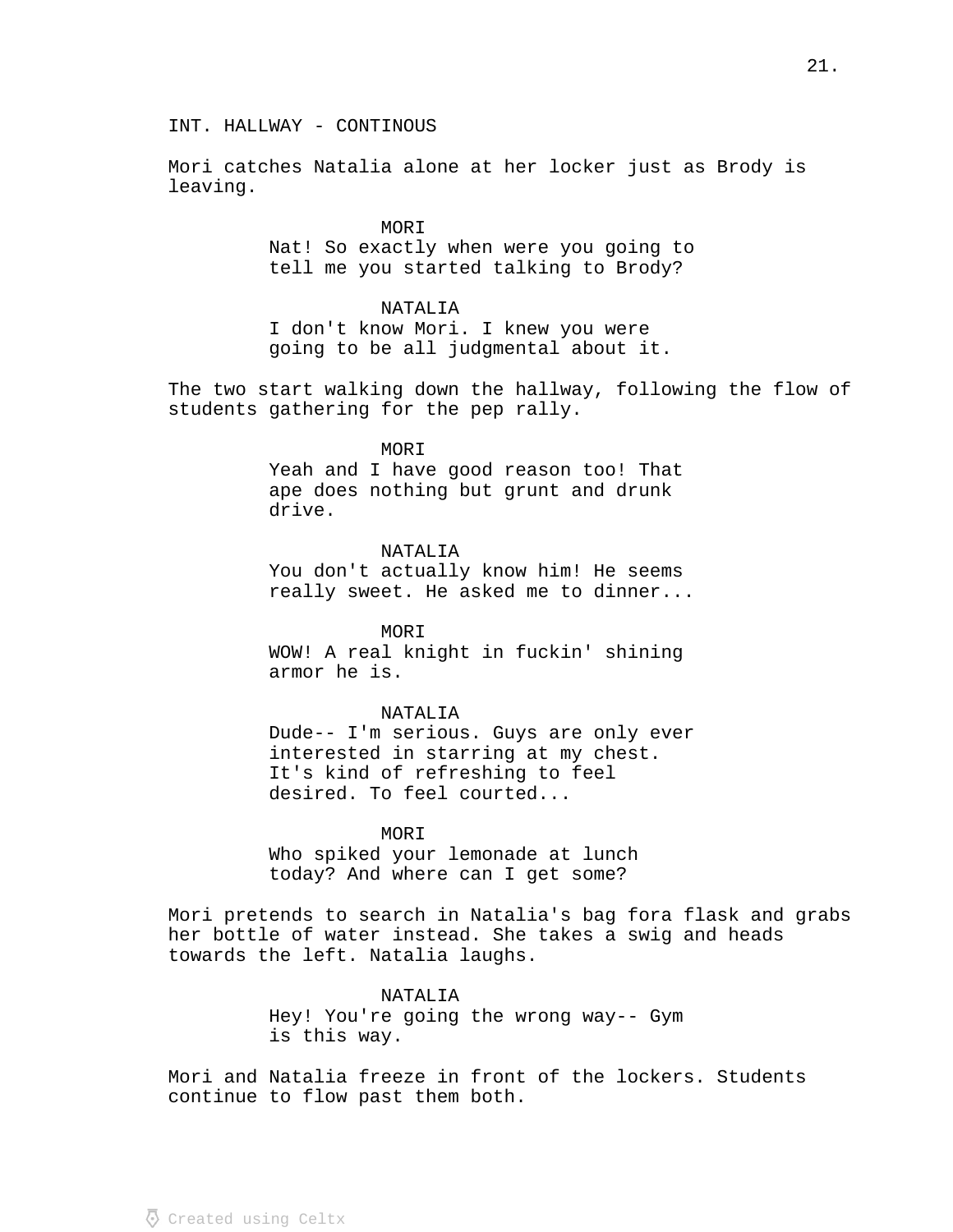**MORI** 

Wait. We're not actually going to the pep rally? Are we!?

#### NATALIA

I promised John we'd be there! Plus Peter has to take photos for photojournalism or something dumb.

Mori rubs her temples.

NATALIA

Come on! School spirit can be fun!

MORI

Yeah maybe if you're stoned. I can't believe you today. Wait-- are you stoned?

Mori leans in to look deep into Natalia's eyes. She leans back, shaking her head furiously.

NATALIA

Listen. We'll just chill at the top of the bleachers for a bit, P will snap some pics... we'll be out of there ASAP!

Mori starts to whine in protest,

NATALIA

Andddd I'll even drive us to Mom's Diner afterwards? I actually do have bud. We can hot box my Jeep and drink strawberry milkshakes?

MORI

Fine.

#### NATALIA

Yay!

MORI Just know that you're the worst and I hate you. And we're not finished with the Brody conversation. He's the worst.

Natalia embraces Mori who pretends to push her off but then pulls her back in for a bear hug.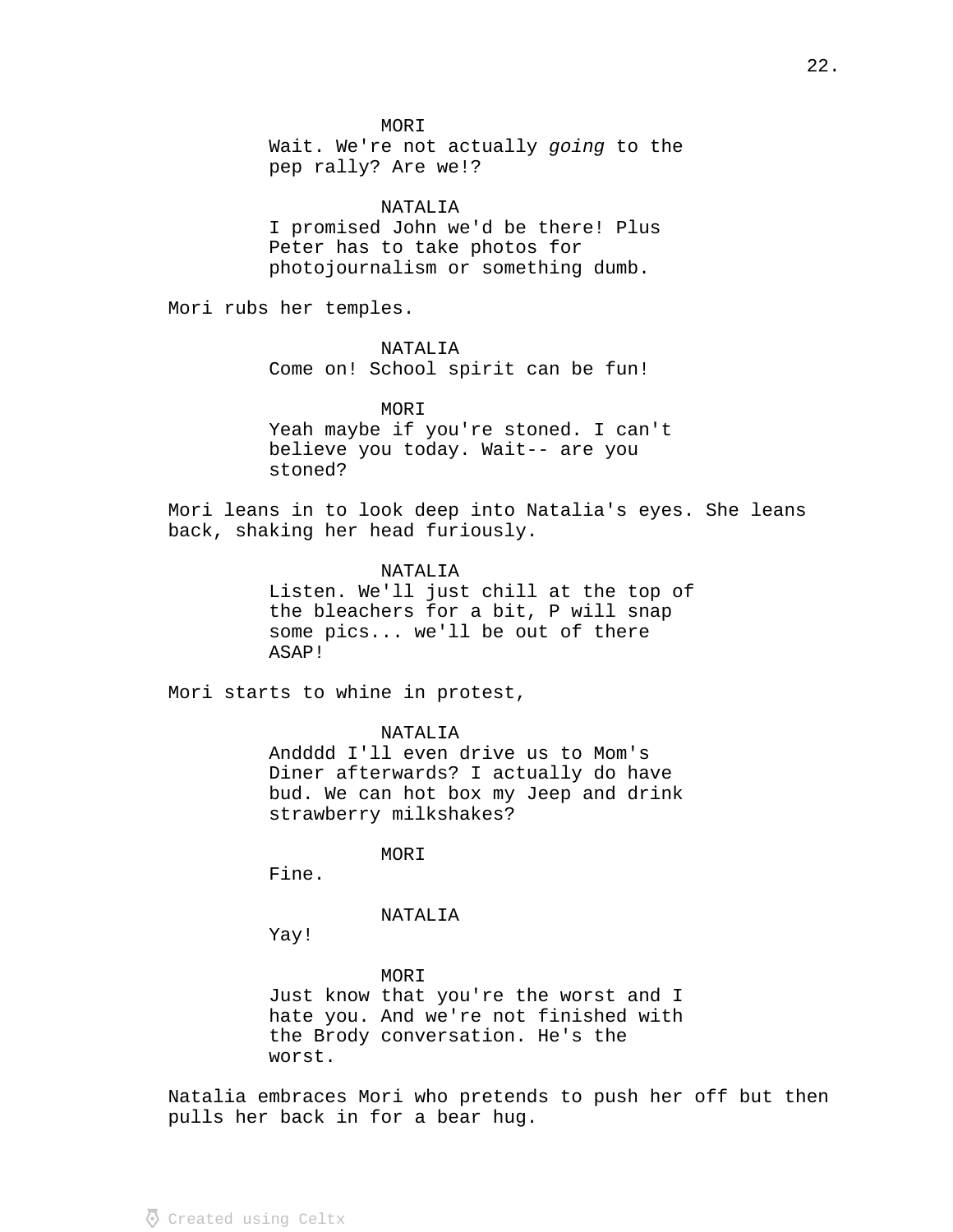CUT TO:

INT. SCHOOL GYMNASIUM - CONTINUOUS

The school bleachers are filled with students who are, SCREAMING, LAUGHING, and BLARING PARTY HORNS.

Teachers silently observe the madness from across the gym with arms crossed over their chests. Some check their wrist watches impatiently.

Student Body President, KYLE KREGGY (18, African American, handsome) YELLS commands into a microphone.

> KYLE Students of Mountgregory High! Welcome to THE **2018 SCHOOL SPIRIT PEP RALLY!**

The crowd explodes into cheers and whoops.

KYLE Each grade will compete in a series of friendly challenges! But only one grade can be crowned the MOUNTGREGORY CHAMPION and take home the Gregory Golden Goblet!

Mori, John, Natalia, and Peter are the only juniors seated amongst the chaotic bleachers.

> MOR<sub>T</sub> (whispering) Can we please go now? This shit is so rigged anyways. The seniors win every year!

JOHN Hey. At least they cancelled 7th and 8th period. I'm content.

John leans back to relax against the wooden bleacher behind him, but is SMACKED in the head by an excited junior girl who jumps up and down to the KIDS BOP MUSIC which the gym speakers are BLARING.

# KYLE

Freshman: are you ready?

Each grade responds with the intense excitement of INDECHIPERABLE SCREAMS.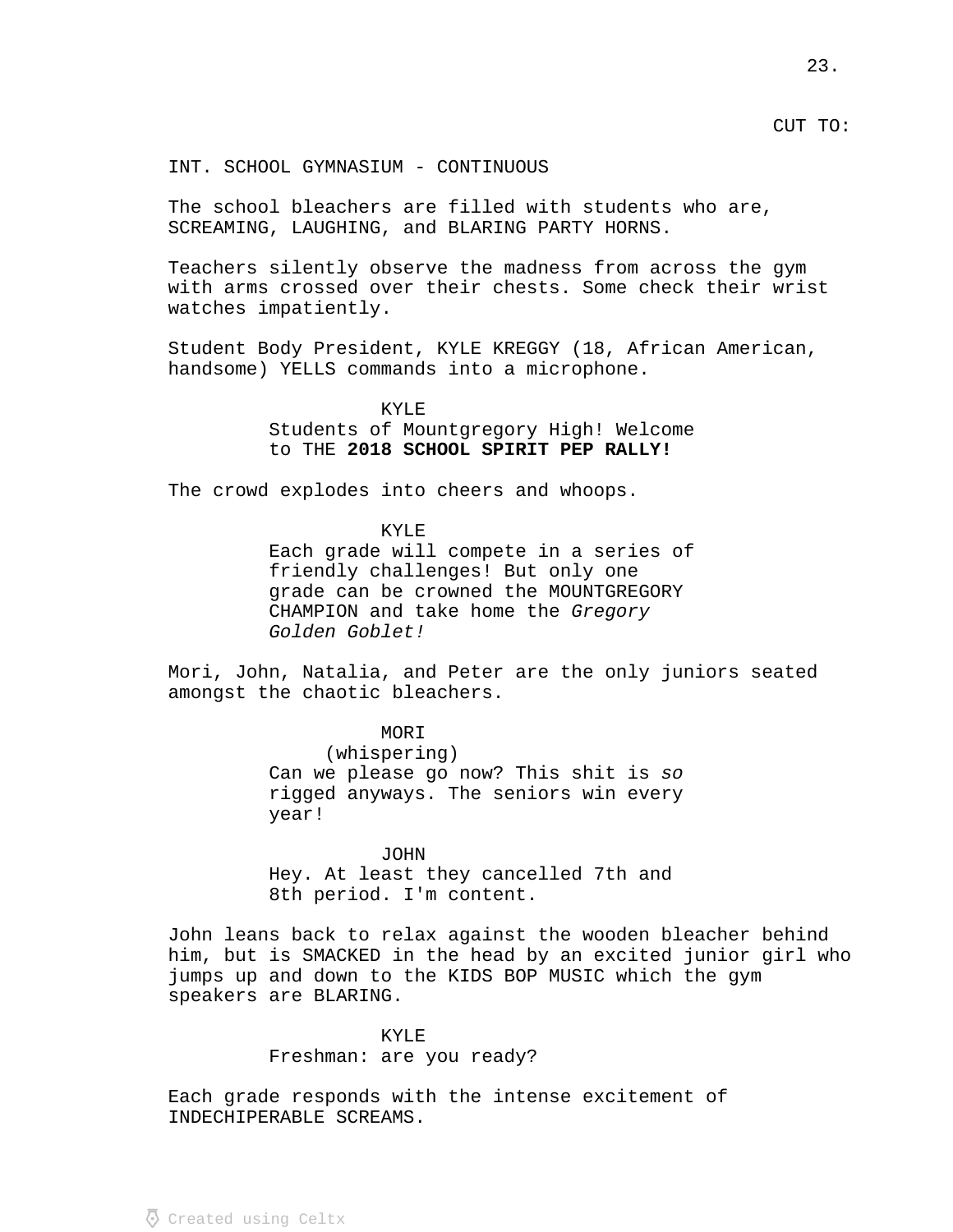KYLE

Sophomores?!

KYLE (CON'T) Lemme hear my JUNNNYAS!

MOR<sub>T</sub> (pretending to vomit) Gross.

KYLE SENIORS! ARE YOU READY TO **DOMINATE** ??

PETER Someone get this boy a Xan. Fast.

MORI

Seriously.

KYLE First competition: STOMP OFF! Who's going to make the most noise? Your student council representatives are here to decide!

Kyle gestures to a panel of five preppy students, all as obnoxiously eager and overly zealous as himself.

> KYLE Freshman. On your mark, get set, STOMP!

The freshman begin to pathetically, awkwardly stomp in unison. Some people getting really into it but most are just insecure and unsure.

Mori CHUCKLES at the stupidity. She suddenly feels something furry brush against her calf. She looks down and SCREAMS. She jumps up and begins frantically STOMPING, SCREAMING, and waving her hands around in the air.

John is startled out of his seats Everyone around them is confused and silent. Kyle turns his attention to Mori.

> MORI (not audible) RAT! FUCKING RAT!

KYLE Looks like somebody just couldn't wait their turn!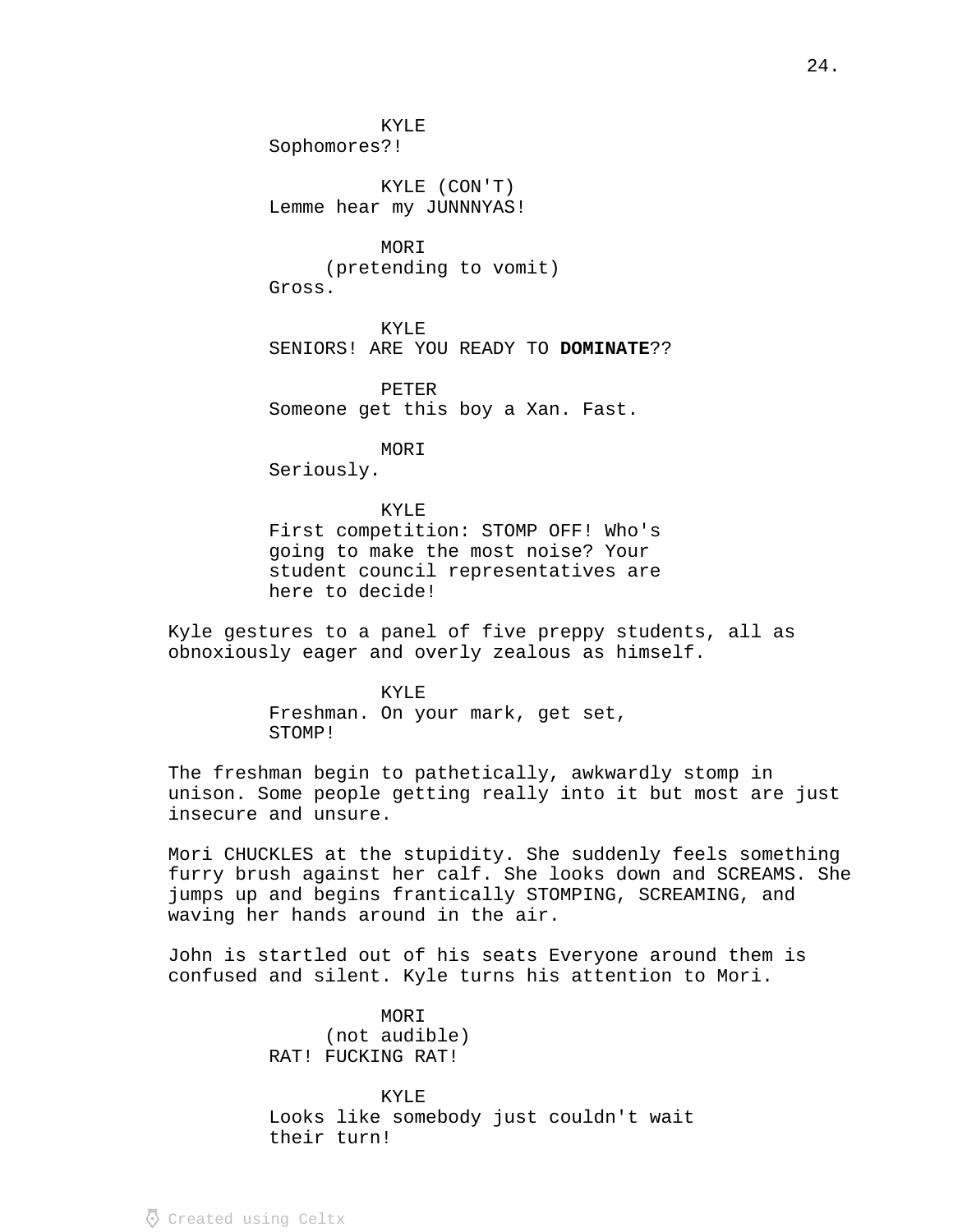Peter jumps up and begins to mimic Mori's spastic dance. He encourages Natalia and John to do the same.

The friends start a movement which has a majority of the junior class up on their feet, stomping and taunting the seniors across the room.

> KYLE WOW! Look at that Junior class spirit! That's the kind of passion I like to see people!

Mori is rushes down the bleachers still SCREAMING her head off.

She catches her breath when she suddenly notices that she is standing next to Kyle, on display for the whole school.

She blushes bright red. Kyle is enjoying himself. The Juniors continue to cheer while the other classes stand around confused.

> KYLE Well, I don't know about you guys, but I feel like this round has to go to the Junior class...

The senior class begins BOOING loudly as Kyle makes a big spectacle of shoving the mic in Mori's face.

> KYLE And may I ask, what is your name Miss Junior Class Spirit Leader?

Mori is paralyzed as all eyes in the auditorium rest on her. Seniors decked out in all blue Mountgregory HighSchool gear and face paint glare at her.

> KYLE Come on. Don't get shy on me now!

> > MORI (weakly)

Mori...

# KYLE

Mary! You've just secured Round 1 to the Juniors! This is unheard of in Mountgregory school history. WOW-- Isn't this just beautiful?!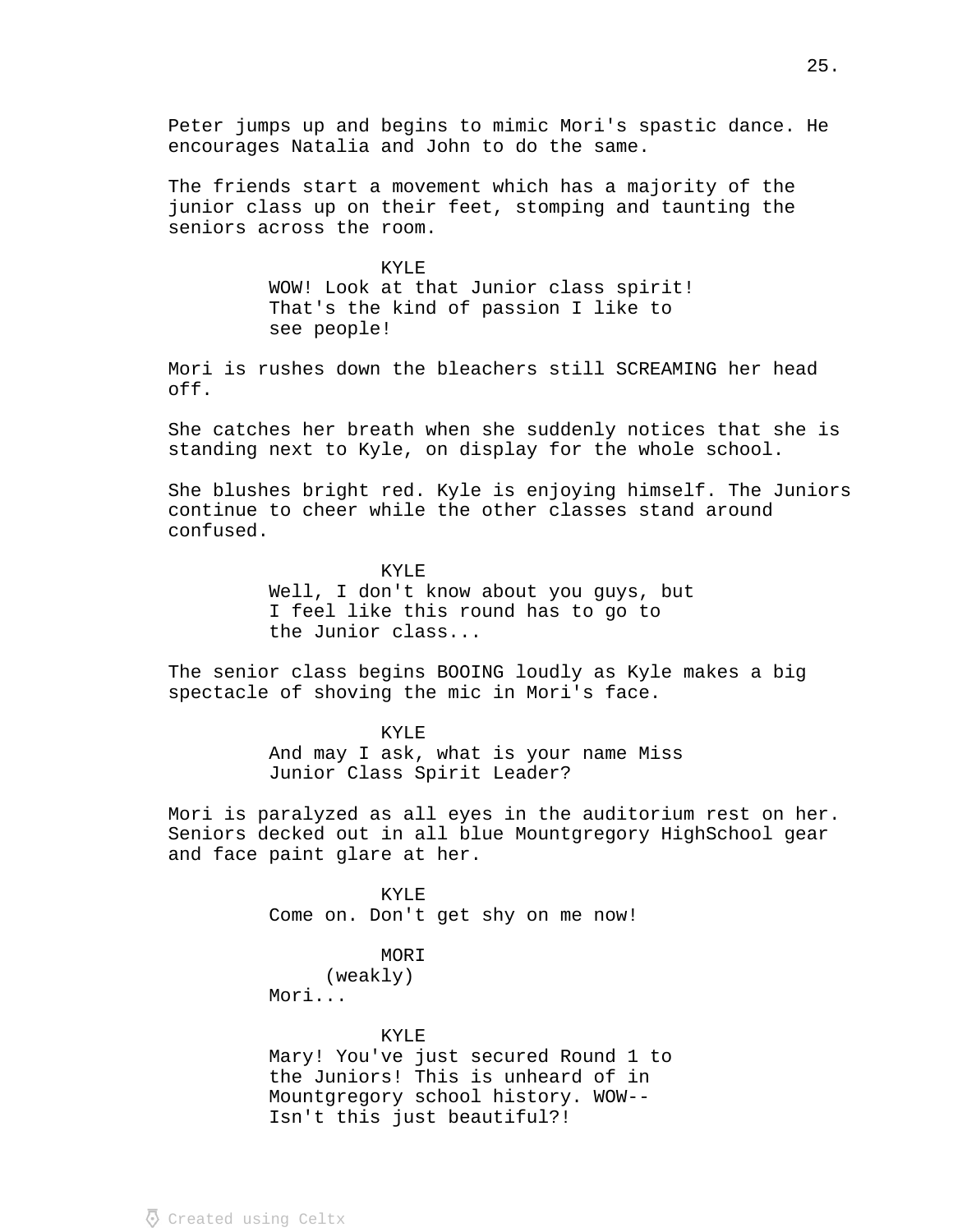Kyle's rant becomes MUFFLED. Many of the seniors flip her off.

Mori spots her friends jumping up and down and cheering for her, wearing the proudest smiles.

# KYLE To Class of 2019! To Mary!

Kyle lifts up Mori's hand victoriously. She awkwardly smiles, and then throws up her other arm in celebration.

She fist pumps at Natalia who blows her a kiss.

### NATALIA

That's my best friend bitches!!! WOOO! (turning to the others) She's gonna kill me for dragging her to this...

Peter quickly snaps a picture of a beaming Mori, looking down at the photograph and smiling to himself.

PETER

Maybe...

CUT TO:

INT. NATALIA'S CAR - LATE AFTERNOON

Mori and Natalia lounge comfortably in the reclined car seats of Nat's Jeep. They are parked in the lot of a local diner.

Smoke swirls above their heads and UPBEAT INDIE MUSIC HUMS on the radio.

The girls giggle uncontrollably, causing strawberry milkshake to squirt from Mori's nose. The incident only makes the pair laugh harder.

## MORI

Nat!

She takes another large sip of her milkshake.

MORI (CON'T) Dude... you've like hardly touched your fries.

She picks up Natalia's cup and shakes.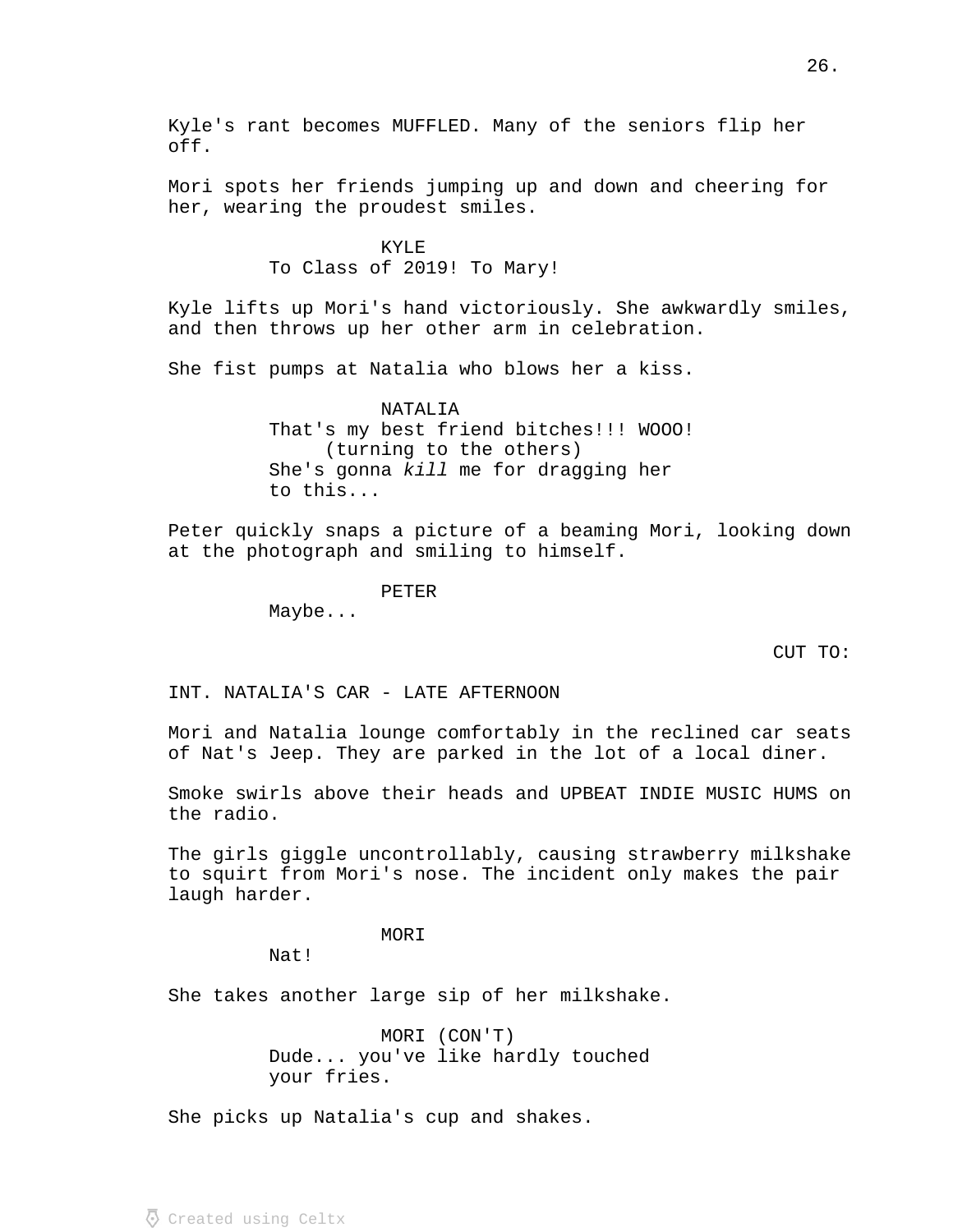MORI (CON'T) Are you even drinking this? What's wrong are you sick? You are high aren't you?

NATALIA Yeah... I don't know I just feel really bloated today.

She hands Mori her fries.

NATALIA (CON'T) Here take some of my fries!

MORI Ah! Best best friend ever!

Mori gobbles down some fries. Natalia stares with longing eyes. Then quickly averts her gaze. She starts playing with the end of one of her braids. She GASPS.

> NATALIA OH my God! Dude! That pep rally!!

MORI (mouth full of fries) Yeah. What about it?

## NATALIA

I can't believe you were standing up there. In front of all those people... You!

She pokes Mori in the ribs playfully.

NATALIA (CON'T) It must have been mortifying-- wait no... Mori-fying!

She starts laughing hysterically at her own joke. Mori is lost in somber contemplation. She continues to shove fries into her mouth like a robot.

> MORI Nah... Actually. It was... no it was just whatever.

NATALIA Hmm? You sure it was just "whatever"?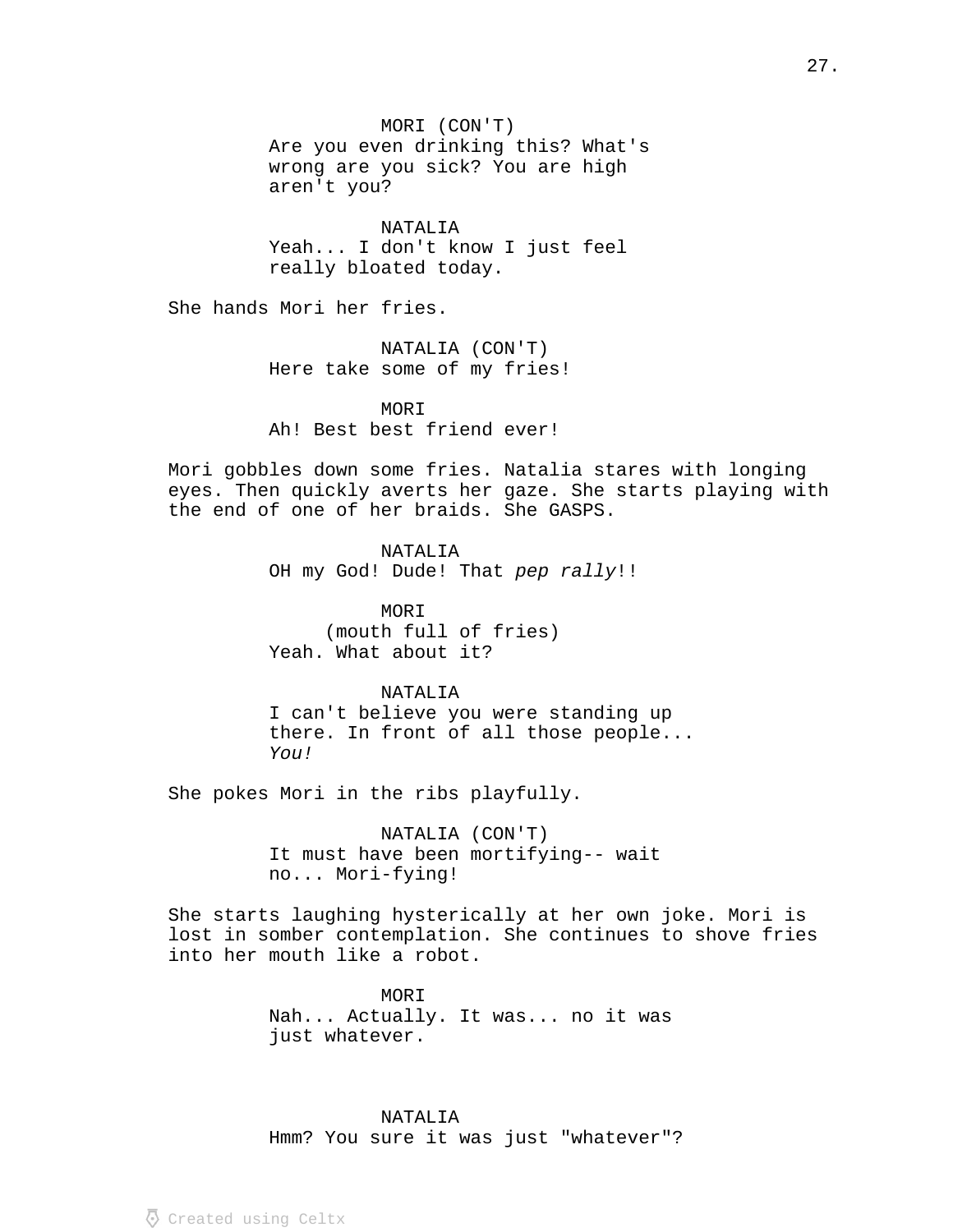MORI Well... I mean it was almost kind of... nice. Actually...

NATALIA Nice? Like how? You should have seen how red your face got!

MORI Hey! You know I get really red when I'm embarrassed!

Mori starts to turn red.

### NATALIA

Yeah and its cute. And I'll never forget how red you turned when you spilled apple all juice on me in eighth grade!!

Natalia takes a long sip of her milkshake. She smiles at her best friend.

### NATALIA

But, so you said it was nice? Standing up there? Not embarrassing?

### MORI

Well nice I guess so... I don't know- it sounds silly... but I felt . important

## NATALIA

Important?

## MOR<sub>T</sub>

Yeah. Like I inspired something. Even though it was totally accidental. It like made me believe in the universe for a second.

# NATALIA

Wow you're stoned.

MORI Yeah. And you know what? I think I'm gonna do it.

# NATALIA

Do it? Do what? Do who?!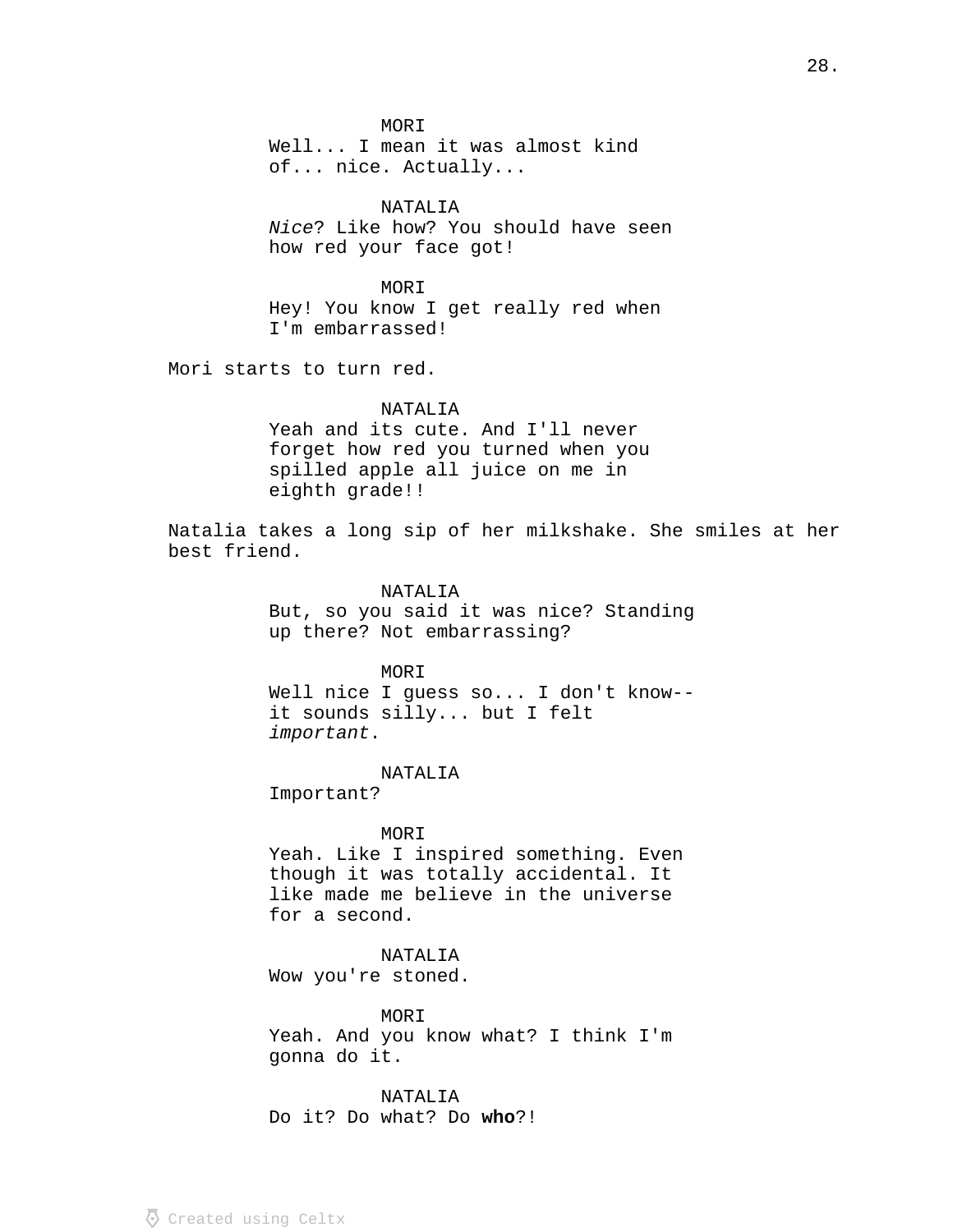MORI Noooo, no Nat. Focus. I'm gonna run. For Paint Captain. Yeah I think I'm really gonna run for Paint Captain!

NATALIA Ohhhh. Yes! Duh! You totally should! But wait how does this relate to Kyle?

MORI It doesn't dummy. You brought him up. Remember?

NATALIA Sorry. I'm just a little high.

Natalia and Mori LAUGH.

NATALIA

But whatever. Most important you're going to be the best Paint Captain Mountgregory has ever had!

MORI Woah woah don't get ahead of yourself. This is assuming anyone even votes for me.

NATALIA Dude stop. People definitely will!

MORI Yeah... I just don't know if that many people on crew know me. Ya know?

Natalia picks up a bong which rests gently on the floor of her passenger seat area and packs it.

NATALIA

Well I know you. And I know you'll get elected and that you'll be great.

Natalia lights the bong. She hands it to Mori.

Panic seizes Natalia's face. She starts faking a coughing fit.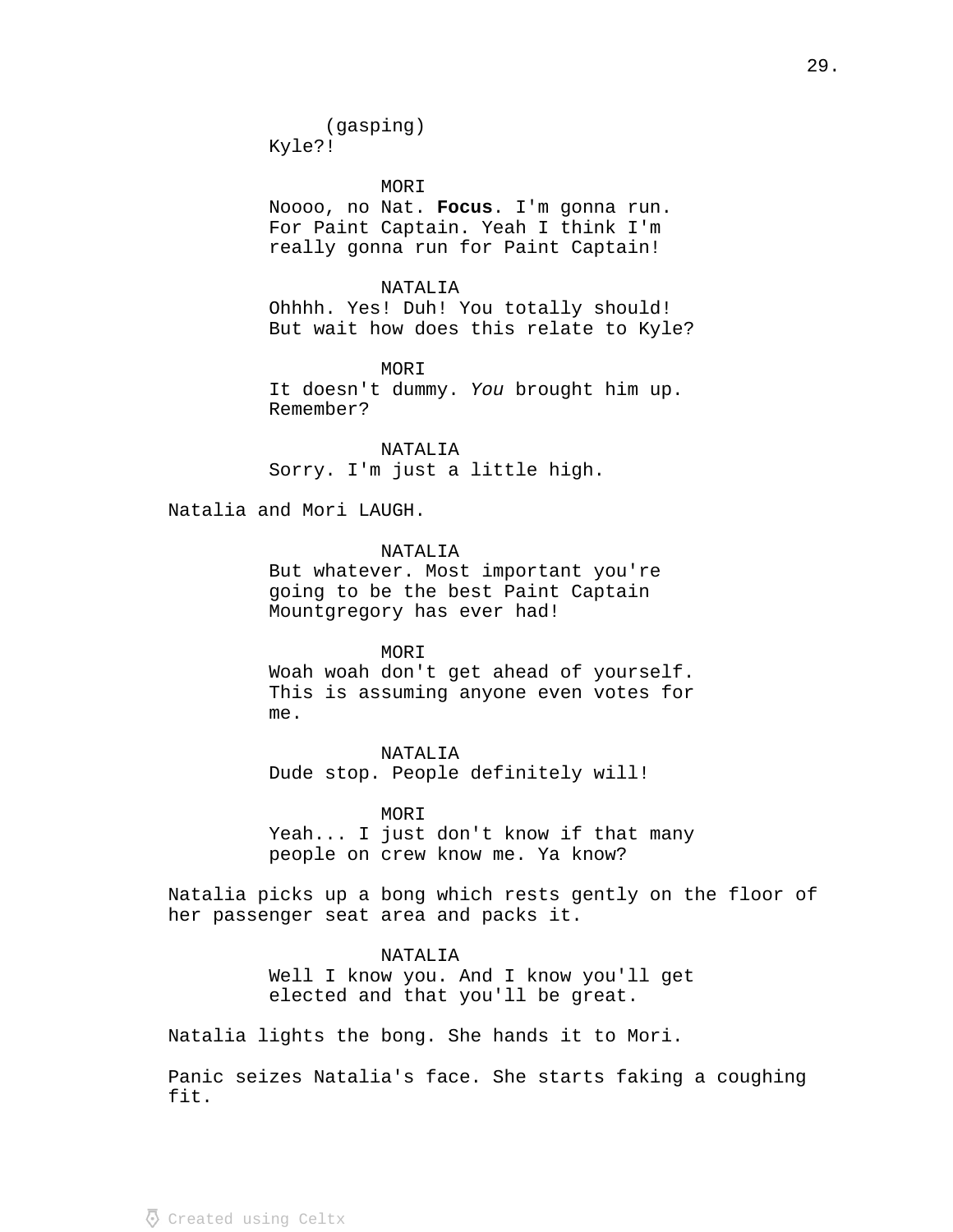MORI You good dude?

# NATALIA

# Yeah. One sec.

She steps out into

EXT. DINER PARKING LOT - CONTINOUS

She rushes over between to cars and forces a finger down her throat. She vomits the little pink milkshake she has drinken.

She measures her wrist with her fingers. She sighs when it fits around.

She stands up, brushes herself off, and checks for any stains on her shirt before heading back to the car.